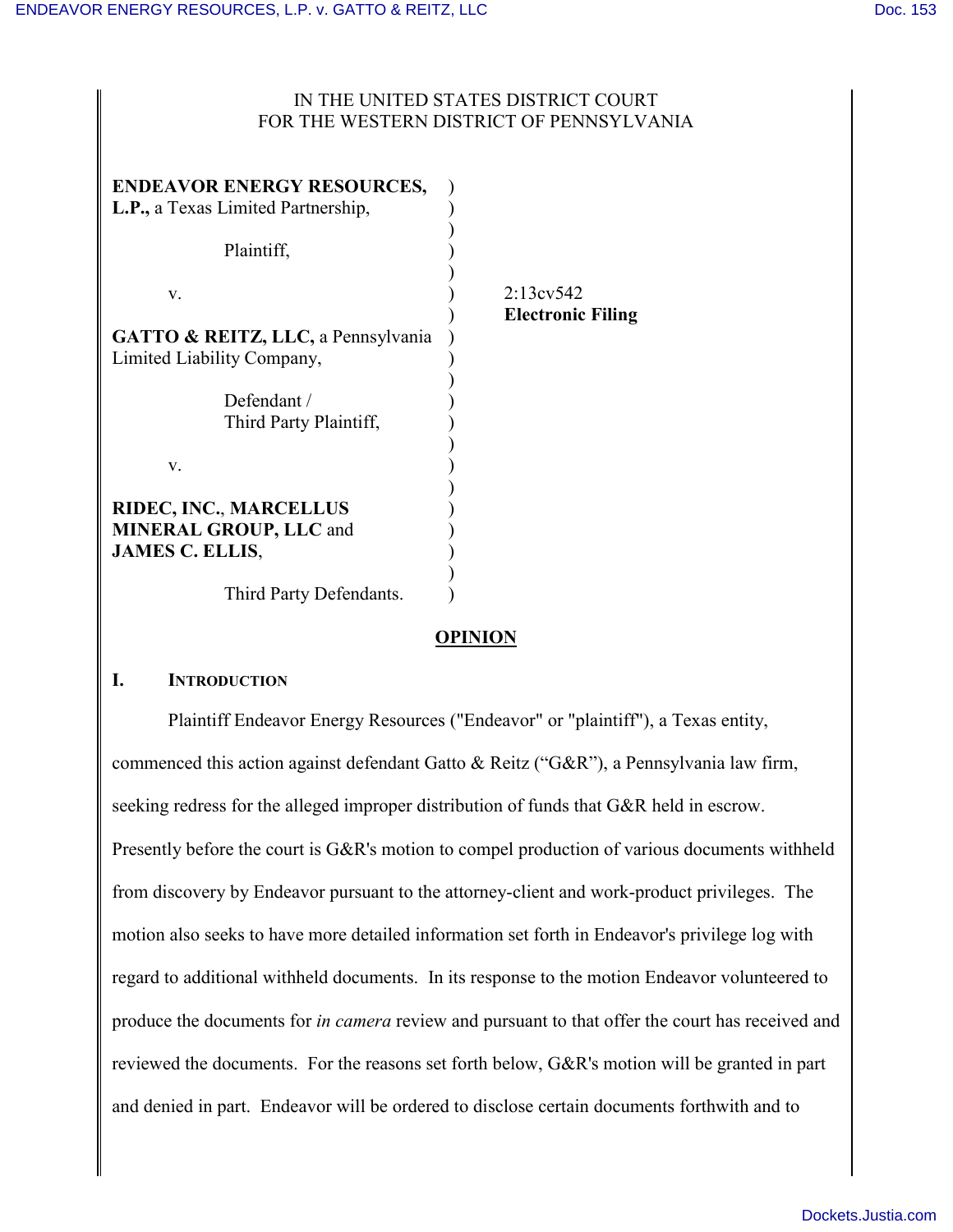provide more detailed information in its privilege log with regard to the additional withheld documents. The motion will be denied in all other aspects.

In its complaint Endeavor advances claims for breach of contract, breach of fiduciary duty, conversion, fraud and civil conspiracy and seeks to recover \$2,702,500.00 that was held in escrow as well as related damages, fees and costs. G&R assertedly was not to distribute the escrow funds until (1) RIDEC, Inc. ("RIDEC"), a Pennsylvania entity, entered into an oil and gas lease on terms that were acceptable to Endeavor and (2) Endeavor authorized G&R to release the funds in writing. The escrow funds were being held in trust from a prior attempted oil and gas lease that was never consummated. Thereafter, an understanding was reached that the funds would be used to (1) pay a lease-signing bonus to RIDEC upon consummation of the contemplated RIDEC lease (the "RIDEC lease") and (2) pay a fee to Marcellus Mineral Group, LLC ("MMG"), a Pennsylvania entity controlled by Pennsylvania resident James C. Ellis ("Ellis"), for brokering the lease between RIDEC and Endeavor. Plaintiff avers that it did not get a lease that contained the terms which it had insisted on as acceptable and G&R failed to follow Endeavor's instructions to not distribute the escrow funds and return them to Endeavor.

G&R filed an answer denying liability and a third-party complaint against RIDEC, MMG, and Ellis (collectively the "third-party defendants") seeking indemnification in the event G&R is held liable for distributing the escrow funds. G&R advances claims for declaratory relief and unjust enrichment. It seeks a declaration that a binding lease was entered between Endeavor and RIDEC. In the event Endeavor and RIDEC did not agree to a lease, it seeks to recoup the funds that the third-party defendants received from G&R's distribution of the escrow account pursuant to an equitable theory of unjust enrichment.

RIDEC answered the third-party complaint and filed a counterclaim against G&R, crossclaims against Ellis and MMG, and a claim against Endeavor. RIDEC advances claims for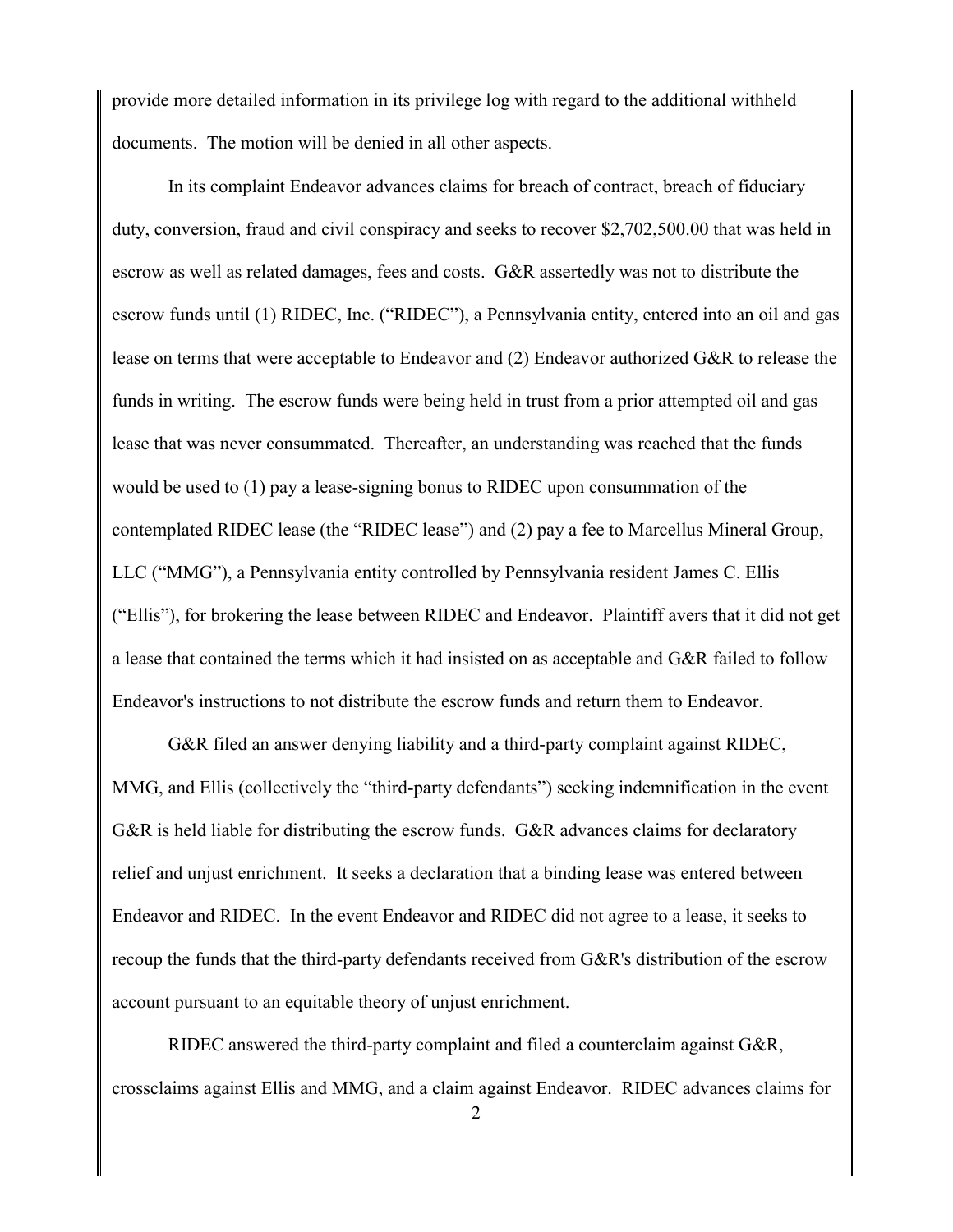breach of contract, negligence, promissory estoppel and unjust enrichment against Endeavor, breach of contract, negligent misrepresentation and unjust enrichment against G&R, and breach of contract, negligent misrepresentation and unjust enrichment against Ellis and MMG. RIDEC asserts that for over a year none of the other parties informed it of Endeavor's contention that the lease was invalid and the first notice it received of that contention was G&R's third-party complaint, notwithstanding Endeavor having informed the other parties at least a year earlier that the lease did not contain the terms to which it had agreed. RIDEC maintains that disgorgement of the signing bonus received from the G&R escrow account would be unjust because RIDEC labored under the understanding that Endeavor obtained a valid lease for over one year of a two year lease and RIDEC was unable to lease its land during what it thought was the lease's two-year term. RIDEC also complains that (1) it was never made aware that Ellis was affiliated with MMG and (2) Ellis received a grossly disproportionate fee for facilitating the RIDEC lease. It maintains that under these circumstances it would be a breach of its rights and inequitable for it to have to return the money received from the escrow account as a bonus for signing the RIDEC lease.

Endeavor fired a return salvo of claims against G&R and the third party defendants. These consist of breach of contract, aiding and abetting breach of fiduciary duty, conversion, fraud, unjust enrichment and civil conspiracy against Ellis and MMG, civil conspiracy against G&R and unjust enrichment and constructive trust against RIDEC. In the event that the RIDEC lease is determined to be valid, Endeavor seeks to recover the bonuses and fees paid to the thirdparty defendants because, in that scenario, the third-party defendants (potentially with G&R's support) mislead Endeavor into believing that the RIDEC lease contained Endeavor's demanded terms when, in reality, it did not. And this in turn assertedly caused Endeavor to release the escrow funds under misleading or false pretenses.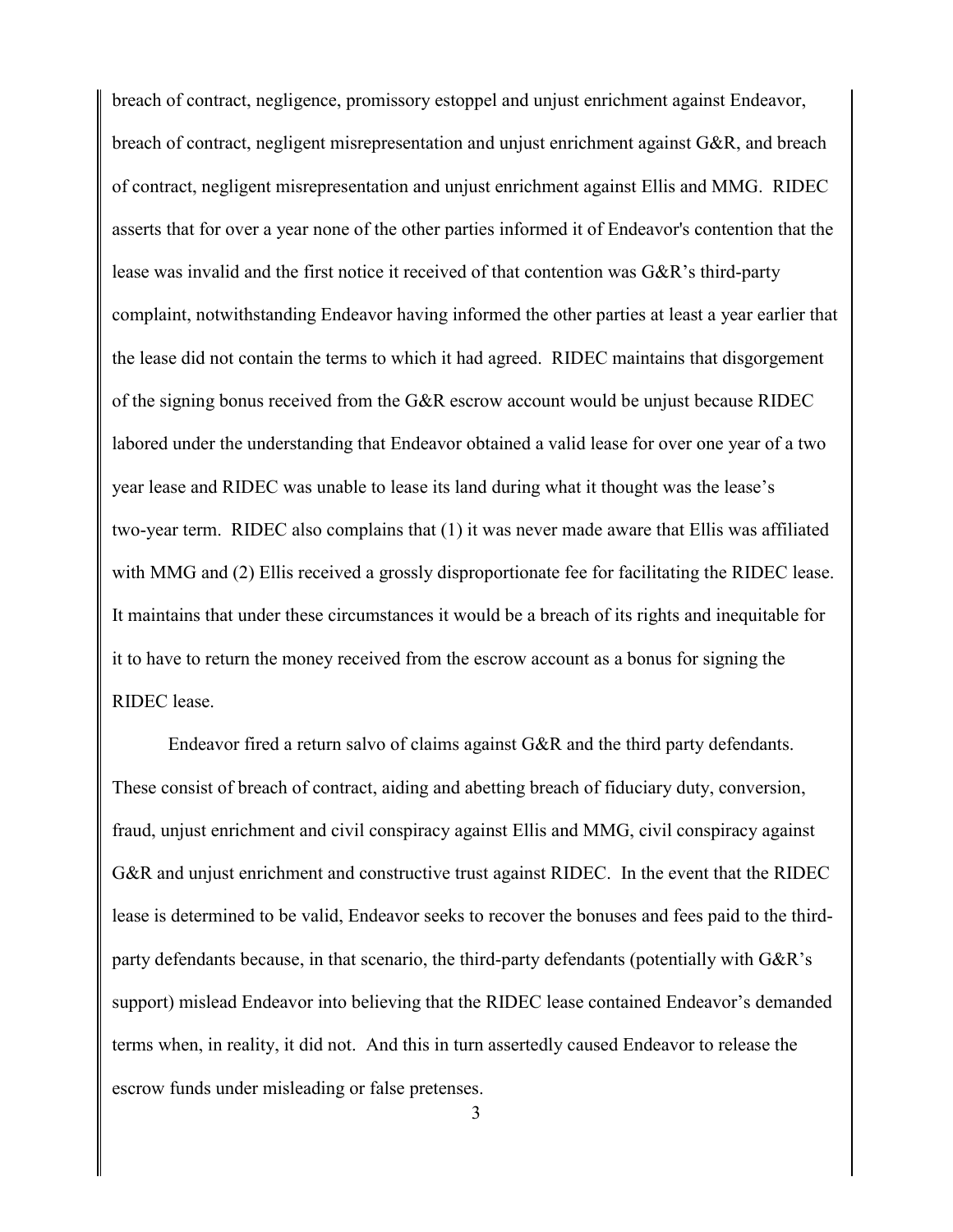It is against this backdrop that the court turns to the pending discovery dispute involving documents withheld on the basis of the attorney-client and work-product privileges. G&R contends that the documents will evidence Endeavor's treatment and/or belief that the RIDEC lease was valid. From its perspective the documents are discoverable because either Endeavor disclosed them to or they were produced by a third-party independent contractor, Don B. Estill ("Estill"), who did not communicate directly with Endeavor's general counsel Michael Short ("Short"). It reasons that because Pennsylvania law does not equate independent contractors with corporate employees or agents, the attorney-client privilege does not apply. Likewise, Endeavor purportedly did not hire Estill in anticipation of litigation; and it also failed to meet its burden to prove that the documents disclosed to or produced by Estill were made in anticipation of litigation, thereby preventing application of the work-product doctrine. G&R thus concludes that without the protection of the attorney-client privilege and work-product doctrine, the documents are discoverable.

Endeavor responds that the attorney-client privilege and work-product doctrine shield the documents from discovery. It posits that Pennsylvania law implicitly recognizes a functional-equivalent doctrine that permits courts to treat independent contractors in the same manner as corporate employees or agents for attorney-client privilege purposes under appropriate circumstances. Applying this understanding of the attorney-client privilege, Estill assertedly is functionally an Endeavor employee whose conversations regarding legal matters are not subject to disclosure. The work-product doctrine also protects the documents G&R seeks because Endeavor disclosed the documents to Estill or he produced them in order to prepare for litigation. Thus, Endeavor maintains that all documents properly have been withheld as privileged.

G&R's motion to compel production will be granted as to ENDEAVOR 735–36 and ESTILL 169–171, 172–182, 185, 186–87, 198–99, 201 (starting with the Short email on the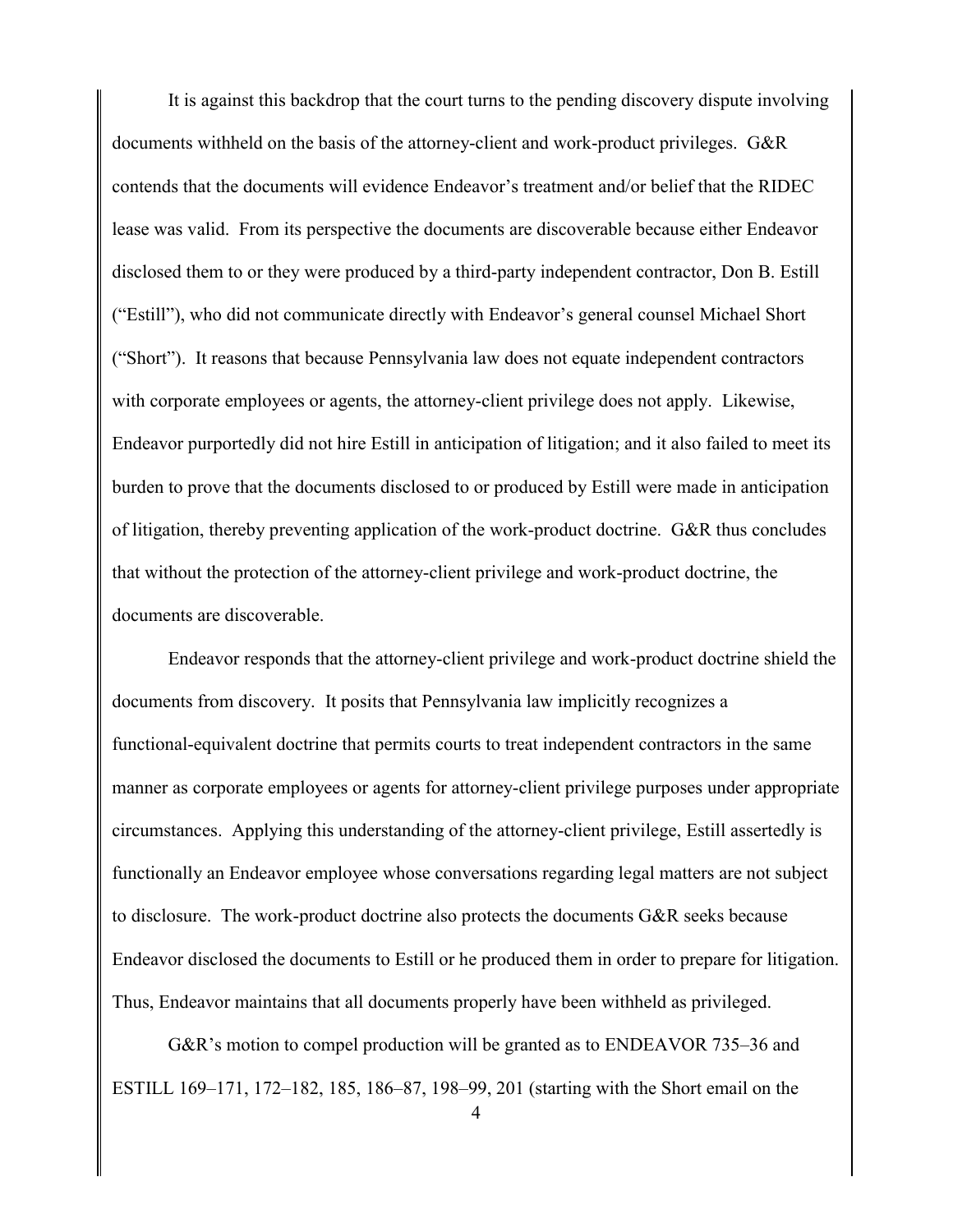bottom of ESTILL 201)–203. The motion to compel production will be denied and the court will issue a protective order as to ENDEAVOR 578, 580–604, 607–21, 646–57, 711–14, 753–57 and ESTILL 1–168, 183–184, 188–197, 200, 201 (not including Short's email to Bradley Reitz on the bottom of ESTILL 201), and 204–362.

#### **II. DISCOVERY DISPUTE BACKGROUND**

 $\overline{a}$ 

The origins of this particular discovery dispute arose when Estill, a "contract landman," appeared for a deposition on January 20, 2015. (Docket Nos. 133 at ¶ 7; 133-4 at 12:6-7). There, a conflict quickly emerged over whether information Estill obtained from and exchanged with Gilmour is protected. For instance, Endeavor's counsel instructed Estill not to answer "any follow-up questions to the degree that Mr. Gilmour discussed anything with you that Mr. Short and he discussed." (Docket No. 133-4 at 72:4-7). Estill's counsel stated: "after February or March of 2013, I think, that virtually everything . . . that Mr. Estill or his company did after, say, January of 2013, . . . certainly March of '13 was in connection with the litigation." (Docket No. 133-4 at  $115:24-116:4$ .<sup>1</sup>

G&R requests the court compel Endeavor to produce documents bates stamped ESTILL 1–362 and ENDEAVOR 578, 580–603, 604, 607–21, 646–57, 711–14, 735–36, and 753–57. These documents were "disclosed to Estill." (Docket No. 133 at ¶ 17). Endeavor thereafter removed them from Estill's possession. (Docket No. 133 at ¶ 6). And these documents do not include direct communications between Short and Estill. (Docket No. 133 at ¶ 14). With regard to these interactions, Estill admitted he could not recall "any conversations directly with [Short], but [only knew] in [his] conversations with [Gilmour] that the information he was giving me had been discussed with [Short]." (Docket No. 133-4 at 96:4-7). G&R thus contends that the

<sup>&</sup>lt;sup>1</sup> These statements by Estill's counsel mirror Endeavor's current position with regard to the documents G&R seeks.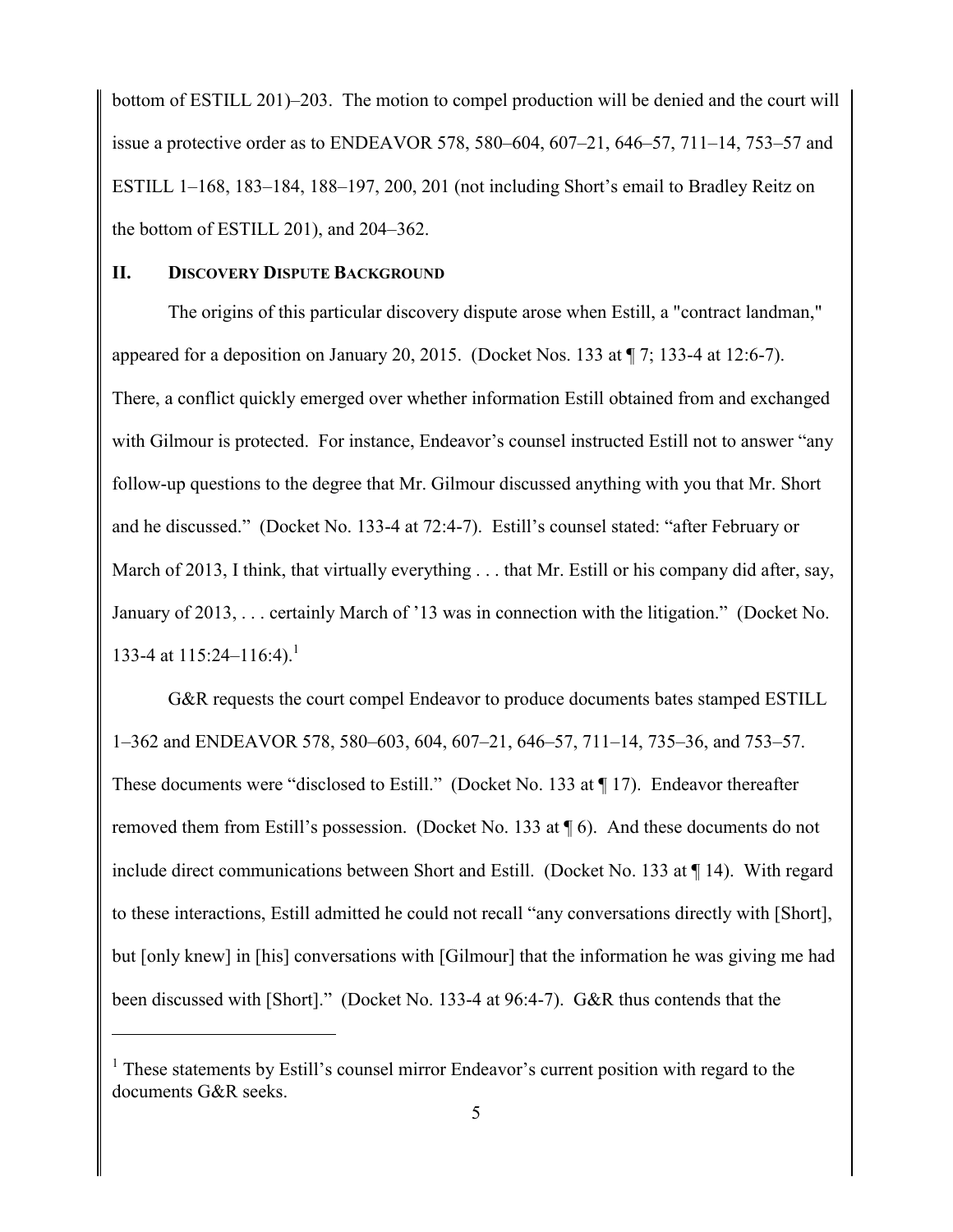documents only contain communications between Gilmour and Estill that were derived from Gilmour's communications with Short and as a result they are discoverable. (Docket No. 133 at

 $\P$  15).

The record does not indicate that Estill was Endeavor's employee or agent. During his deposition Estill defined the nature of his relationship with Endeavor:

- Q Endeavor . . . refers to you as their agent. Are you aware of that?
- A I'm not their agent.
- Q Okay . . . what's your understanding of an agent?
- A I don't know what the definition is, but I'm a contractor. I don't have any authority to act on their behalf, so I don't consider myself an agent. I consider myself a contractor.

(Docket No. 133-4 at 19:16-24). Endeavor pays Estill through invoices. (Docket No. 133-4 at  $19:2-5$ ).

Estill described his work as providing "contract land services" including assisting Endeavor's "exploration and operations" anywhere Endeavor "want[s] me to go." (Docket No. 133-4 at 18:15-23). Specific tasks he performed included running title searches and reviewing leases. (Docket No. 133-4 at 27:11-16). He ran a title search on "the RIDEC land" at Short's instruction. (Docket No. 133-4 at 27:19–28:10). He also described running a title search occurring in "early—maybe March of 2013" at Gilmour's instruction. (Docket No. 133-4 at 30:9–31:7). The purpose of this search was "to verify . . . that RIDEC owned the oil and gas rights." (Docket No. 133-4 at  $33:15-23$ ).<sup>2</sup>

**III. DISCUSSION**

 $\overline{a}$ 

**A. Attorney-Client Privilege**

<sup>&</sup>lt;sup>2</sup> Estill is not the only contract landman employed by Endeavor. Endeavor has "four or five ... employees that are landmen" and "several contract landmen that are in and out of the office constantly." (Docket No. 133-7 at 9:10-15).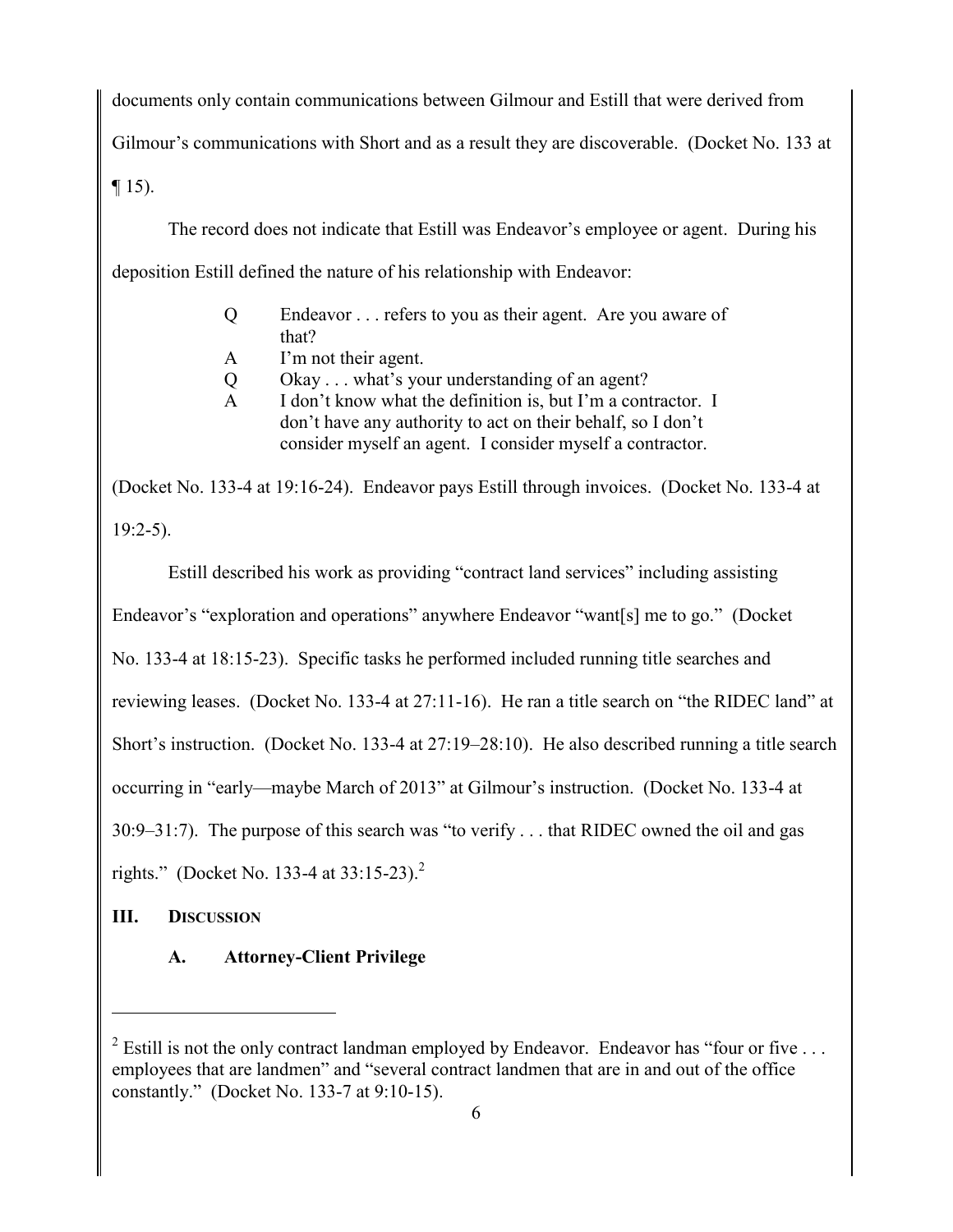Federal courts in diversity cases must look to state law when contemplating

attorney-client privilege issues. See Fed. R. Evid. 501; United Coal Co. v. Powell Constr. Co., 839 F.2d 958, 965 (3d Cir. 1988). Pennsylvania's attorney-client privilege rule has been codified since 1887. Nationwide Mut. Ins. Co. v. Fleming, 992 A.2d 65, 68 (Pa. 2010) (Eakin, J.) (affirming Superior Court by equally divided Pennsylvania Supreme Court); accord Upjohn v. United States, 449 U.S. 383, 389 (1981) (the attorney-client privilege is "one of the oldest of the privileges for confidential communications known to the common law."). The current statute states: "[i]n a civil matter counsel shall not be competent or permitted to testify to confidential communications made to him by his client, nor shall the client be compelled to disclose the same, unless in either case this privilege is waived upon the trial by the client." 42 Pa. C. S. § 5928. "[T]he attorney-client privilege operates in a two-way fashion to protect confidential client-to-attorney or attorney-to-client communications made for the purpose of obtaining or providing professional legal advice." Gillard v. AIG Ins. Co., 15 A.3d 44, 59 (Pa. 2011).

The showing necessary to establish the privilege is settled:

[when] (1) legal advice of any kind is sought (2) from a professional legal adviser in his capacity as such, (3) the communications relating to that purpose, (4) made in confidence (5) by the client, (6) are at his insistence permanently protected (7) from disclosure by himself or by the legal adviser, (8) except the protection be waived.

In re Grand Jury, 603 F.2d 469, 474 (3d Cir.1979) (citing J. Wigmore, EVIDENCE § 2292 at 554 (1961)); see also In re Impounded, 241 F.3d 308, 316 n.6 (3d Cir. 2001).

"The burden of proving that the (attorney-client) privilege applies is placed upon the party asserting the privilege." In re Grand Jury, 603 F.2d at 474 (citing among other cases United States v. Landof, 591 F.2d 36, 38 (9th Cir.1978)). Once the privilege-invoking party provides facts showing the privilege is applicable, "the burden shifts to the party seeking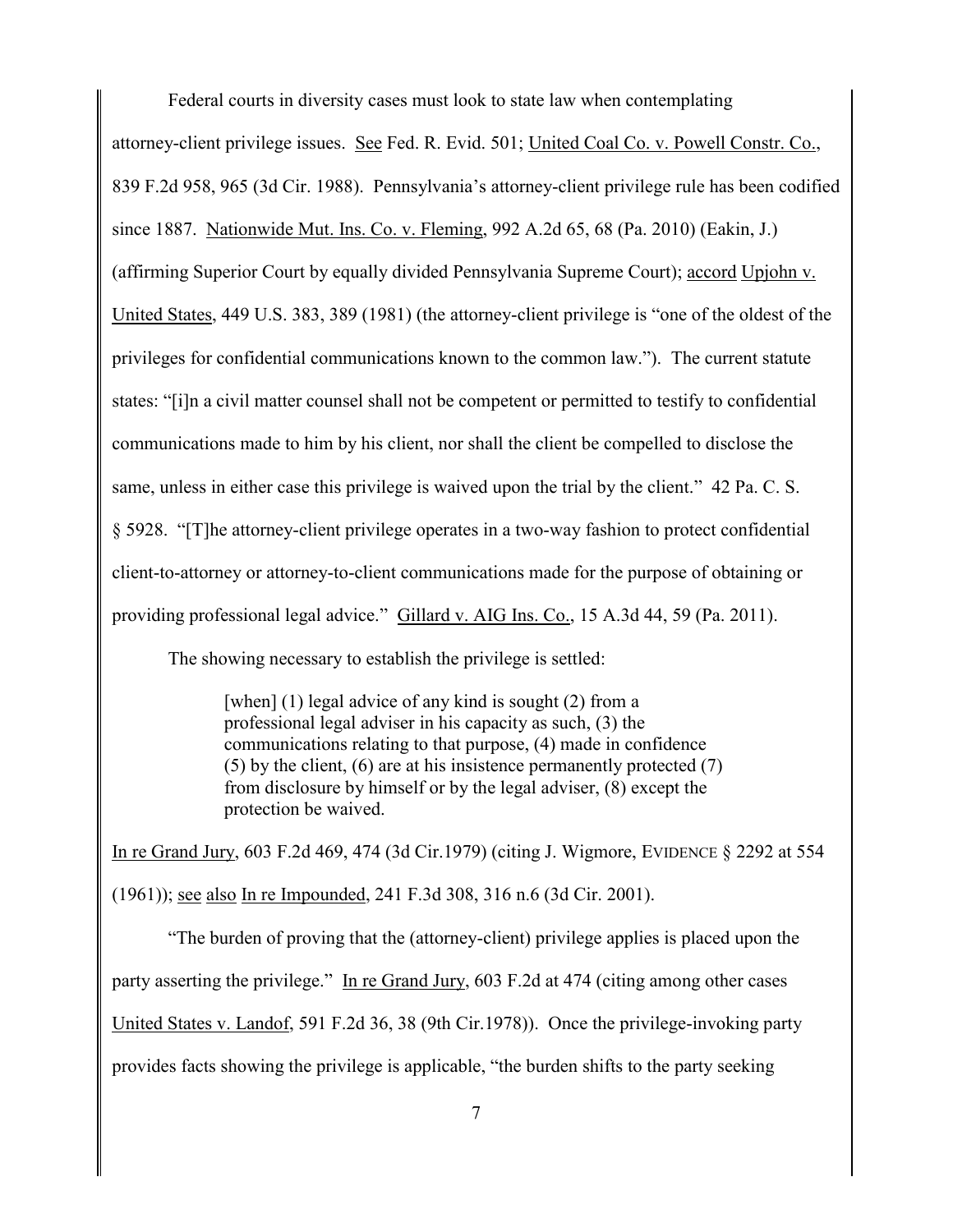disclosure to set forth facts showing that disclosure will not violate the attorney-client privilege." Red Vision Sys., Inc. v. Nat'l Real Estate Info. Servs. L.P., 108 A.3d 54, 62 (Pa. Super. Ct. 2015) (quoting Custom Designs & Mfg. Co. v. Sherwin-Williams Co., 39 A.3 372, 376 (Pa. Super. Ct. 2012)). "[I]f the party asserting the privilege does not produce sufficient facts to show that the privilege was properly invoked, then the burden never shifts to the other party, and the communication is not protected under attorney-client privilege." Id. (internal citations and quotation marks omitted).

The attorney-client privilege serves laudable purposes and thus is "worthy of maximum legal protection." Haines v. Liggett Group Inc., 975 F.2d 81, 90 (3d Cir. 1992). Nevertheless, the privilege obstructs the truth-finding process and is to be construed narrowly. Westinghouse Elec. Corp. v. Republic of Phil., 951 F.2d 1414, 1423 (3d Cir. 1991). The privilege "'protects only those disclosures—necessary to obtain informed legal advice—which might not have been made absent the privilege." Id. (quoting Fisher v. United States, 425 U.S. 391, 403 (1976)).

"In Pennsylvania, the attorney-client privilege is an absolute privilege; it is not a limited privilege that is inapplicable whenever a court determines that the case cannot be fairly decided if the privilege is invoked." Mueller v. Nationwide Mut. Ins. Co., 31 Pa. D. & C. 4th 23, 1996 WL 910155, at \*31 (Ct. of Com. Pleas of Allegheny County, May 22, 1996) (Wettick, J.). Nevertheless, "[p]rotection under attorney-client privilege is subject to limits, exceptions, and waiver." Nationwide Mut. Ins. Co. v. Fleming, 924 A.2d 1259, 1265 (Pa. Super. 2007), abrogated on other grounds by Gillard, 15 A.3d 33.

A client can waive the attorney-client privilege in a number of ways. One is by disclosing a protected communication to a third party. Id. (citing Loutzenhiser v. Doddo, 260 A.2d 745, 748 (Pa. 1970); Joe v. Prison Health Services, Inc., 782 A.2d 24, 31 (Pa. Commw. Ct. 2001)). Such a disclosure "has long been considered inconsistent with an assertion of the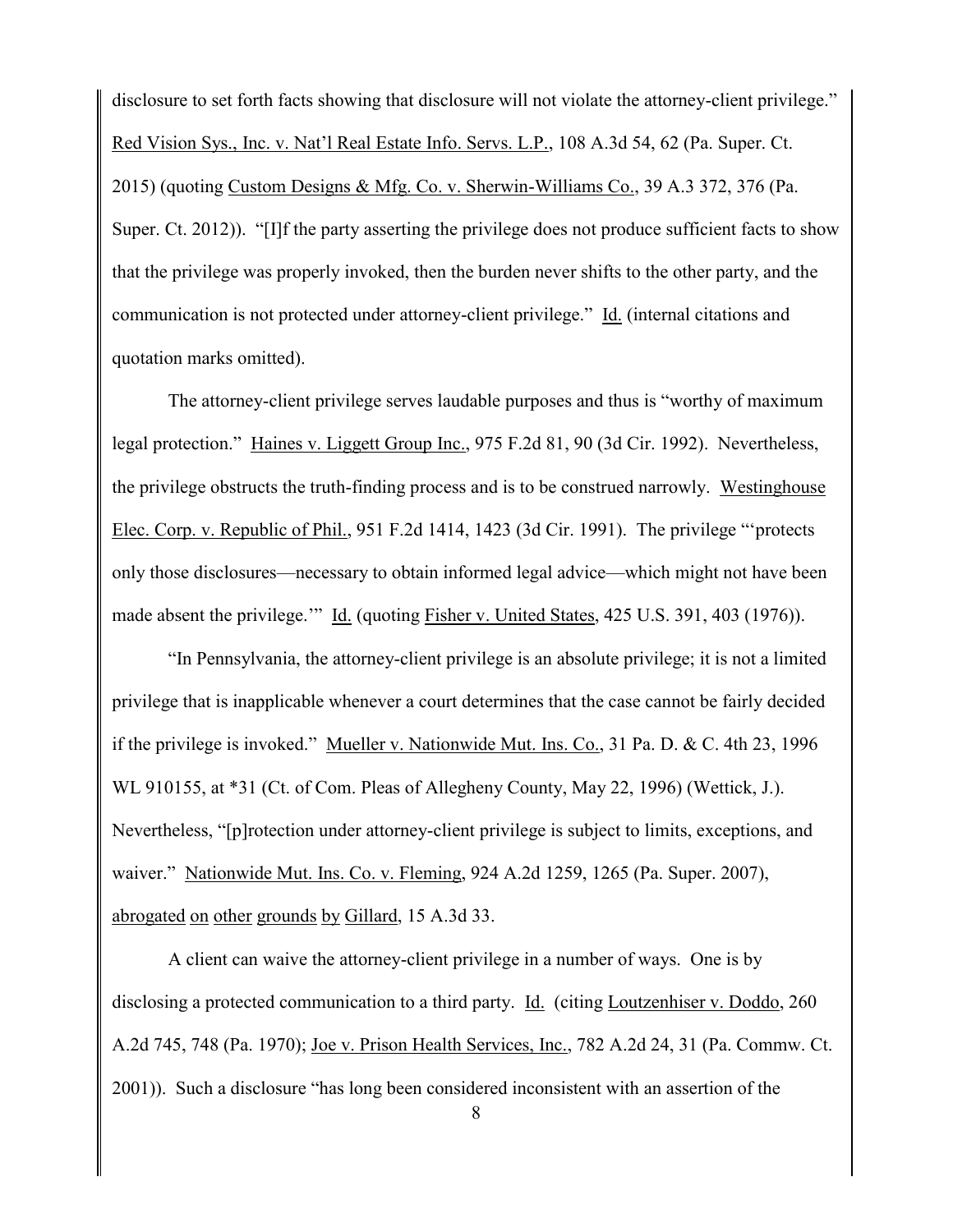privilege." Westinghouse Elec. Corp.*,* 951 F.2d at 1424 (citing United States v. AT & T, 642 F.2d 1285, 1299 (D.C. Cir. 1980)).

The parties dispute whether the attorney-client privilege applies because Estill was not an Endeavor employee or agent and Endeavor agrees that Estill was and is an independent contractor. Notwithstanding this, Endeavor argues that Estill "acted as the functional equivalent of an Endeavor employee and was involved in various communications so that Endeavor could obtain legal advice from . . . Short . . . and its outside counsel." (Docket No. 139 at p. 3).

The functional-equivalent test permits a court to treat independent contractors as employees for the purposes of the attorney-client privilege if the particular contractor acted as the "functional equivalent" of an employee. Smith v. Unilife Corp., No. 13-5101, 2015 WL 667432, at \*2 (E.D. Pa. Feb. 13, 2015). But the court must look to Pennsylvania law on attorney-client privilege because this is a diversity case. See Fed. R. Evid. 501; United Coal Co., 839 F.2d at 965. And the Pennsylvania courts have not squarely decided whether a corporation's independent contractor can be considered the functional equivalent of an employee for attorney-client privilege purposes. 3 Pennsylvania statutes likewise do not address whether the functional-equivalent doctrine applies here. Nor has any federal court predicted that the doctrine is engrafted into Pennsylvania law.

# *1. Predicting Pennsylvania Law*

 $\overline{a}$ 

The lack of prior precedent squarely addressing the issue does not mean that the functional equivalent doctrine does not apply. In the absence of a controlling opinion from a state's highest court on an issue of state law, a federal court must predict how that court would

<sup>&</sup>lt;sup>3</sup> Endeavor acknowledges this. (Docket No. 139 at 3) ("It does not appear as though any Pennsylvania state court has specifically addressed the functional equivalent test") (internal quotation marks omitted).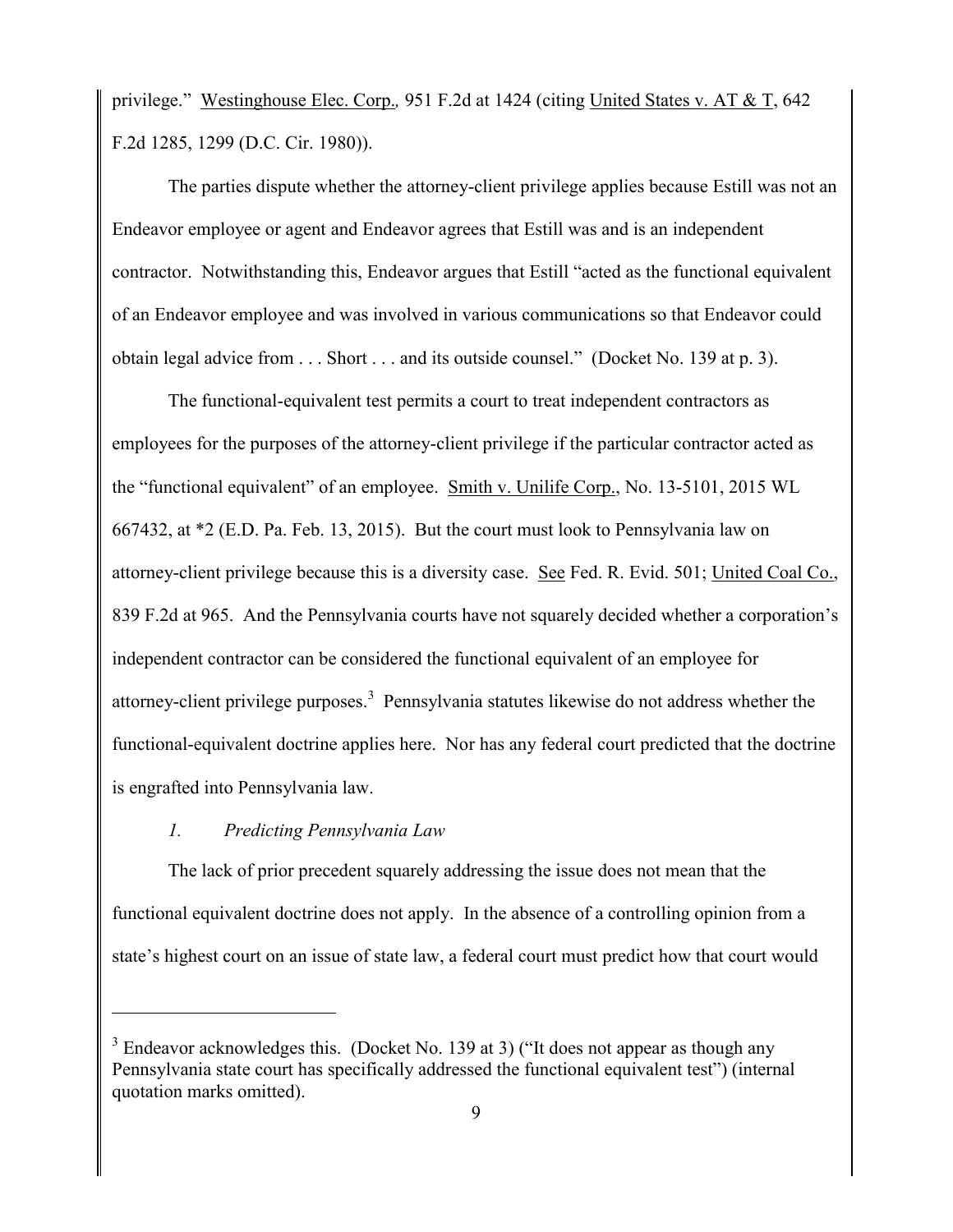decide the issue. City of Phila. v. Lead Indus. Ass'n, Inc., 994 F.2d 112, 123 (3d Cir. 1993). When predicting state law, a district court is to give due regard, but not conclusive effect, to the decisional law of lower state courts. And in doing so the opinions of intermediate appellate state courts are not to be disregarded unless the court is convinced by other persuasive data that the highest court of the state would decide the matter differently. P. Emp'rs Ins. Co. v. Glob. Reinsurance Corp. of Am., 693 F.3d 417, 433 (3d Cir. 2012) (internal quotations omitted); West v. AT&T Co., 311 U.S. 223, 237 (1940).

Beyond the obvious distinction that an independent contractor is not on a corporation's payroll while a corporate employee is, on a micro level the difference between independent contractors and employees as to the application of the attorney-client privilege is minimal at best. For starters, "[t]he [attorney-client] privilege is available to corporate as well as individual clients." Red Vision Sys., Inc., 108 A.3 at 60 (citing Custom Designs & Mfg. Co., 39 A.3 at 376). The privilege also "'extends to communications between its attorney and agents or employees authorized to act on the corporation's behalf."" Pa. State Univ. v. W.C.A.B. (Sox), 83 A.3d 1081, 1092 (Pa. Commw. Ct. 2013) (quoting In re Condemnation by City of Phila. in 16.2626 Acre Area, 981 A.2d 391, 396 (Pa. Commw. 2009)). Discussing whether a practical difference exists between applying the attorney-client privilege to employees versus independent contractors, a respected secondary source states:

> If the consultant was directed by the client to communicate with the client's attorney, and it was clear to the consultant that those communications were for the purpose of obtaining legal advice, and therefore, were confidential, the extension of the privilege's protection would place neither the client, the consultant, nor the attorney in a position different than they would have been in had the consultant been a "permanent" employee.

Paul R. Rice *et al.*, 1 ATTORNEY-CLIENT PRIVILEGE IN THE UNITED STATES § 4:19 (2016). Further, "[w]hen . . . third parties have an established working relationship with the corporate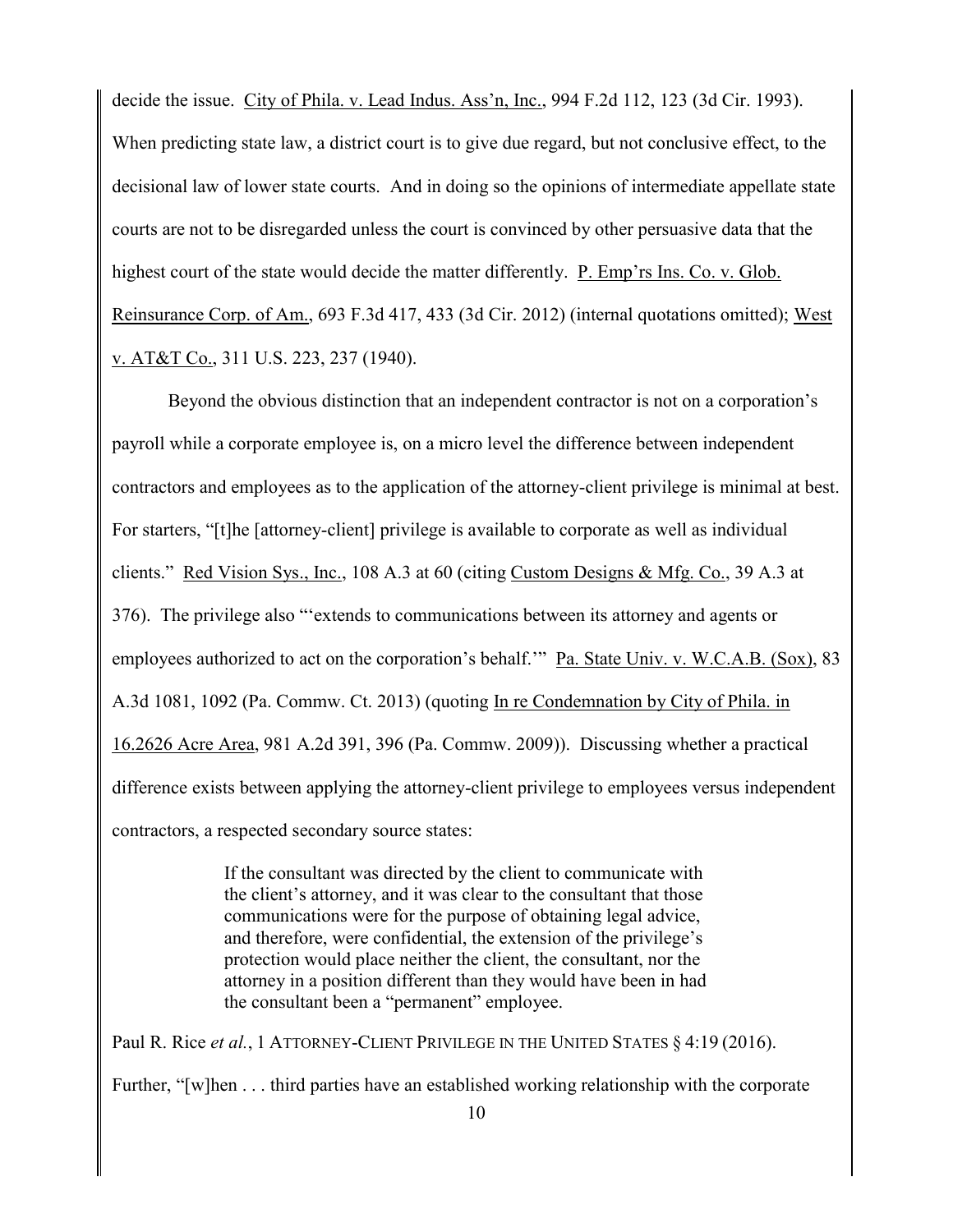client that is similar to that of regular employees, courts are increasingly treating them like

regular employees for purposes of the privilege." Id.

One of our sister courts, the United States District Court for the Eastern District of

Pennsylvania ("Eastern District"), explained what the primary focus of the attorney-client

privilege inquiry in this context should be:

Focusing on whether the communication to the consultant was kept confidential and made for the purpose of providing or obtaining legal advice is more consistent with the principles articulated by the United States Supreme Court in Upjohn. In that case, the Supreme Court rejected the "control-center" test that had been applied previously, and found that the realities of the manner in which corporations function—through their employees—required that communications with those employees be protected if kept confidential and necessary for the purpose of legal advice. Upjohn, 449 U.S. at 391–92.

It makes little sense to impose additional requirements for extending the privilege to independent contractors merely because they are not on the corporate payroll. In re Copper Mkt. Antitrust Litig., 200 F.R.D. 213, 219 (S.D.N.Y. 2001). The difference is only one of formality, and does not in itself diminish the need for the attorney and non-lawyer to collaborate to ensure that the corporation is complying with the law. Extending the privilege to a consultant performing a role similar to that of an employee, to the same extent as it applies to a corporate employee, simply 'reflects the reality that "corporations increasingly conduct their business not merely through regular employees but also through a variety of independent contractors retained for specific purposes."' In re Flonase Antitrust Litig., 879 F. Supp. 2d 454, 460 (E.D. Pa. 2012) (quoting Edna Selan Epstein, THE ATTORNEY[-]CLIENT PRIVILEGE AND THE WORK<sup>[</sup>-]PRODUCT DOCTRINE 269 (5th ed. 2007)). Where a consultant performs a similar role to an employee, confidential communications made for the purpose of obtaining or providing legal advice should be subject to the attorney-client privilege regardless of whether the consultant was hired for a litigation or business purpose. *Id.*

King Drug Co. of Florence, Inc. v. Cephalon, Inc., Nos. 2:06–cv–1797, 2:08–cv–2141, 2013 WL

4836752, at \*6 (E.D. Pa. Sept. 11, 2013).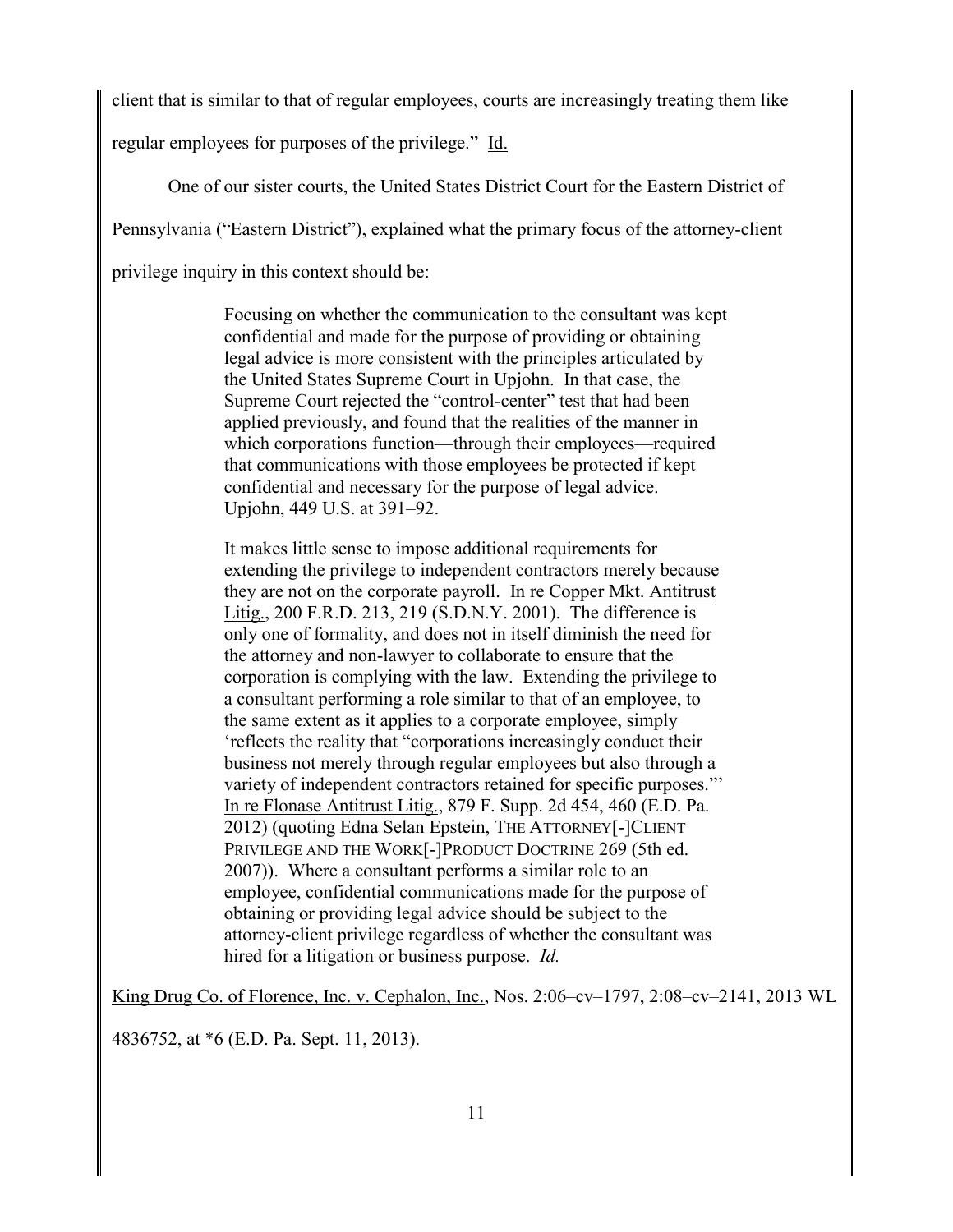Established principles embedded in Pennsylvania court cases supplement the Eastern District's rationale. Research has uncovered two Pennsylvania cases that address whether evidentiary privileges apply to independent contractors. Both the Superior Court of Pennsylvania ("Superior Court") and the Court of Common Pleas of Allegheny County ("Allegheny County Court") have rendered opinions that shed some guidance on the matter.

In Commonwealth v. Simmons, the Superior Court expounded on the scope of the psychotherapist-client privilege, which is "modeled after the attorney-client privilege." 719 A.2d 336, 340 (Pa. Super. Ct. 1998). The Superior Court reviewed whether a mental health patient's communications to an independent contractor working for an entity called Mentor Clinical Care fell within the psychotherapist-client privilege. Id. at 337–38. Because the independent contractor was a psychiatrist's subordinate and the communications were undertaken in order to facilitate review of the patient's treatment plan, the Superior Court ruled that the patient's communications to the independent contractor were privileged. Id. at 343–44. That the patient's communications were to an independent contractor did not stop the Superior Court from holding that the psychotherapist-client privilege applied. Id. at 344.

The other Pennsylvania case providing insight is Irvin v. Mason, which was decided by Allegheny County Court Judge R. Stanton Wettick Jr., a well-respected authority on Pennsylvania's discovery law. 59 Pa. D. & C. 4th 129 (Ct. of Com. Pleas of Allegheny County 2002). He wrote:

> [D]efendant apparently contends that the law will differentiate between communications between the client/potential client and an employee of the law firm and communications between a client/potential client and an independent contractor hired by the law firm. Defendant does not cite any case law supporting this proposition and none of the case law which I reviewed makes such a differentiation. Furthermore, there would be no reason to do so. The controlling issue is whether the non-attorney to whom the confidential communication is made is acting on behalf of a lawyer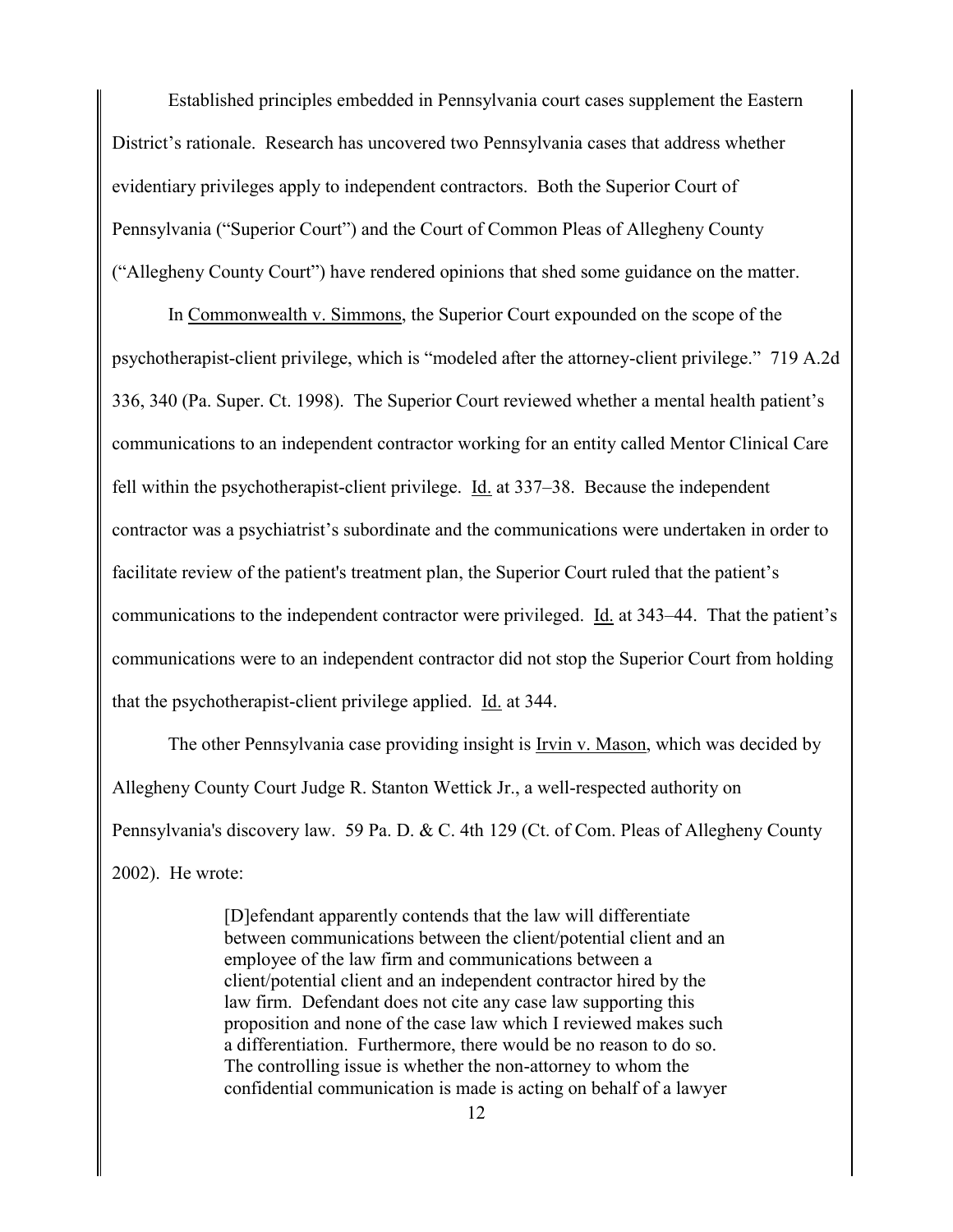in connection with legal services which the lawyer is providing or may provide.

Id. at 136–37. Commonwealth v. Simmons and Irvin v. Mason indicate that Pennsylvania courts, when assessing whether the attorney-client privilege applies, are more interested in the purpose of communications made to a non-attorney assistant than whether that assistant is an employee, agent, or independent contractor.

Finally, a passage from the Pennsylvania Supreme Court does not directly suggest that independent contractors can be considered the functional equivalent of corporate employees or agents for purposes of the attorney-client privilege under appropriate circumstances, but its rationale points in that direction. In Gillard, the Pennsylvania Supreme Court opined that "it would be imprudent to establish a general rule to require the disclosure of communications which likely would not exist . . . but for the participants' understanding that the interchange was to remain private." 15 A.3d at 57. This reasoning suggests that the Pennsylvania Supreme Court would extend the attorney-client privilege to independent contractors working on behalf of and/or in conjunction with corporate in-house and outside counsel on a legal matter of importance to the corporate entity.

In contrast, the Pennsylvania Supreme Court could choose to utilize a textual approach and determine that the functional-equivalent doctrine is inapplicable under Pennsylvania law. The corporate iteration of the attorney-client privilege "'extends to communications between its attorney and agents or employees authorized to act on the corporation's behalf.'" W.C.A.B. (Sox), 83 A.3d 1081, 1092 (Pa. Commw. Ct. 2013) (quoting In re Condemnation, 981 A.2d 391, 396 (Pa. Commw. Ct. 2009)). Under a textual method, the Pennsylvania Supreme Court could hold that because independent contractors are not actual agents or employees, they are excluded from the corporate attorney-client privilege's protection.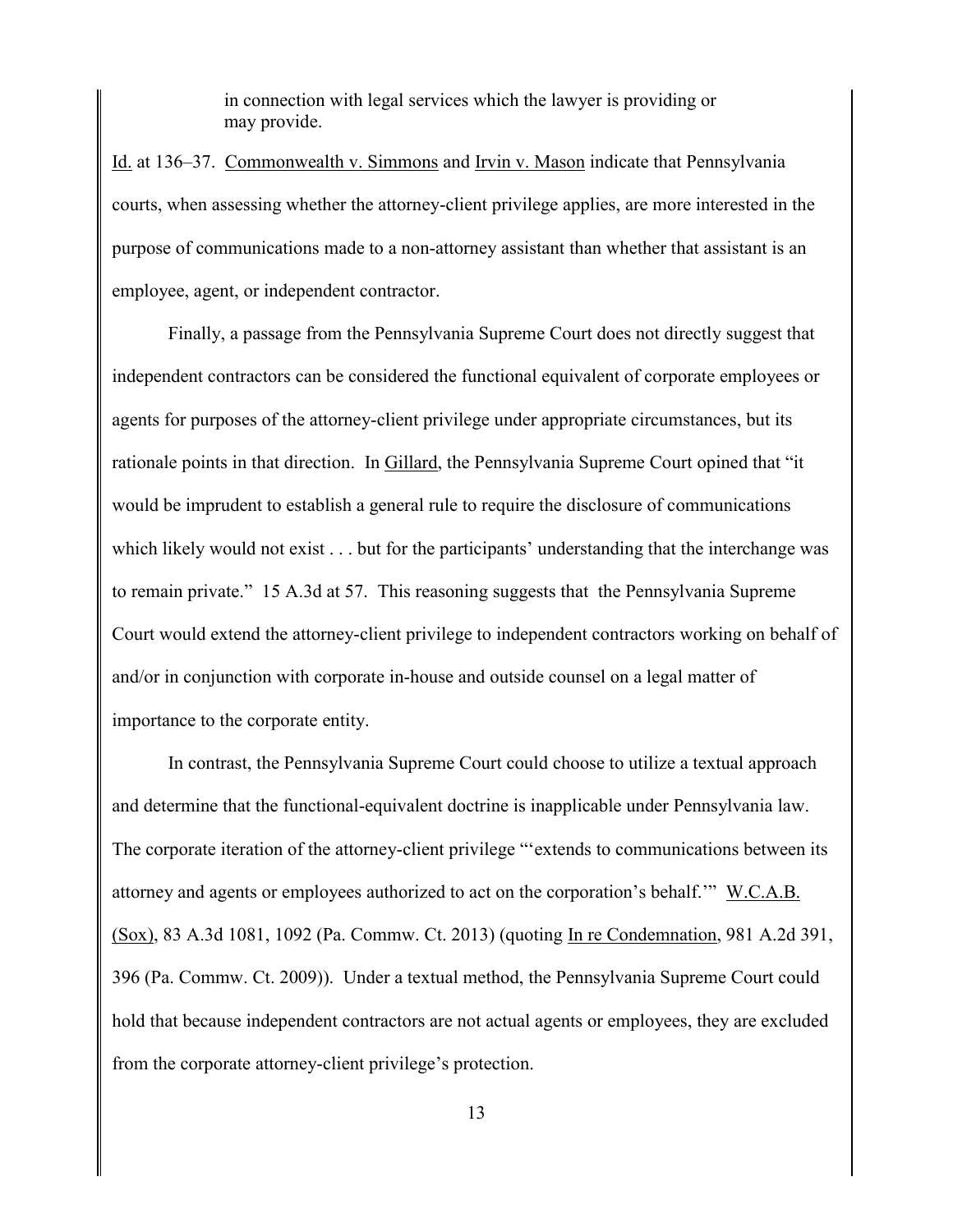Although the textual approach's simplicity and its fidelity to settled language has some appeal, such a mechanical approach repeatedly has been rejected in Pennsylvania's jurisprudence applying the attorney-client privilege. Three annunciations of the attorney-client privilege or its elements are instructive. As previously noted, the United States Court of Appeals for the Third Circuit has held that the attorney-client privilege applies when:

> (1) legal advice of any kind is sought (2) from a professional legal adviser in his capacity as such, (3) the communications relating to that purpose,  $(4)$  made in confidence  $(5)$  by the client,  $(6)$  are at his insistence permanently protected (7) from disclosure by himself or by the legal adviser, (8) except the protection be waived.

In re Grand Jury, 603 F.2d at 474. Reiteration number two, which is Pennsylvania's codified form of the attorney-client privilege, provides: "[i]n a civil matter counsel shall not be competent or permitted to testify to confidential communications made to him by his client, nor shall the client be compelled to disclose the same, unless in either case this privilege is waived upon the trial by the client." 42 Pa. C. S. § 5928. Version three requires the privilege-invoking party to establish the following:

> 1) The asserted holder of the privilege is or sought to become a client.

2) The person to whom the communication was made is a member of the bar of a court, or his subordinate.

3) The communication relates to a fact of which the attorney was informed by his client, without the presence of strangers, for the purpose of securing either an opinion of law, legal services or assistance in a legal matter, and not for the purpose of committing a crime or tort.

4) The privilege has been claimed and [has] not [been] waived by the client.

Brown v. Greyhound Lines, Inc., 142 A.3d 1, 9 (Pa. Super. Ct. 2016) (quoting Red Vision Sys.,

Inc., 108 A.3d at 63–64) (internal citations omitted)).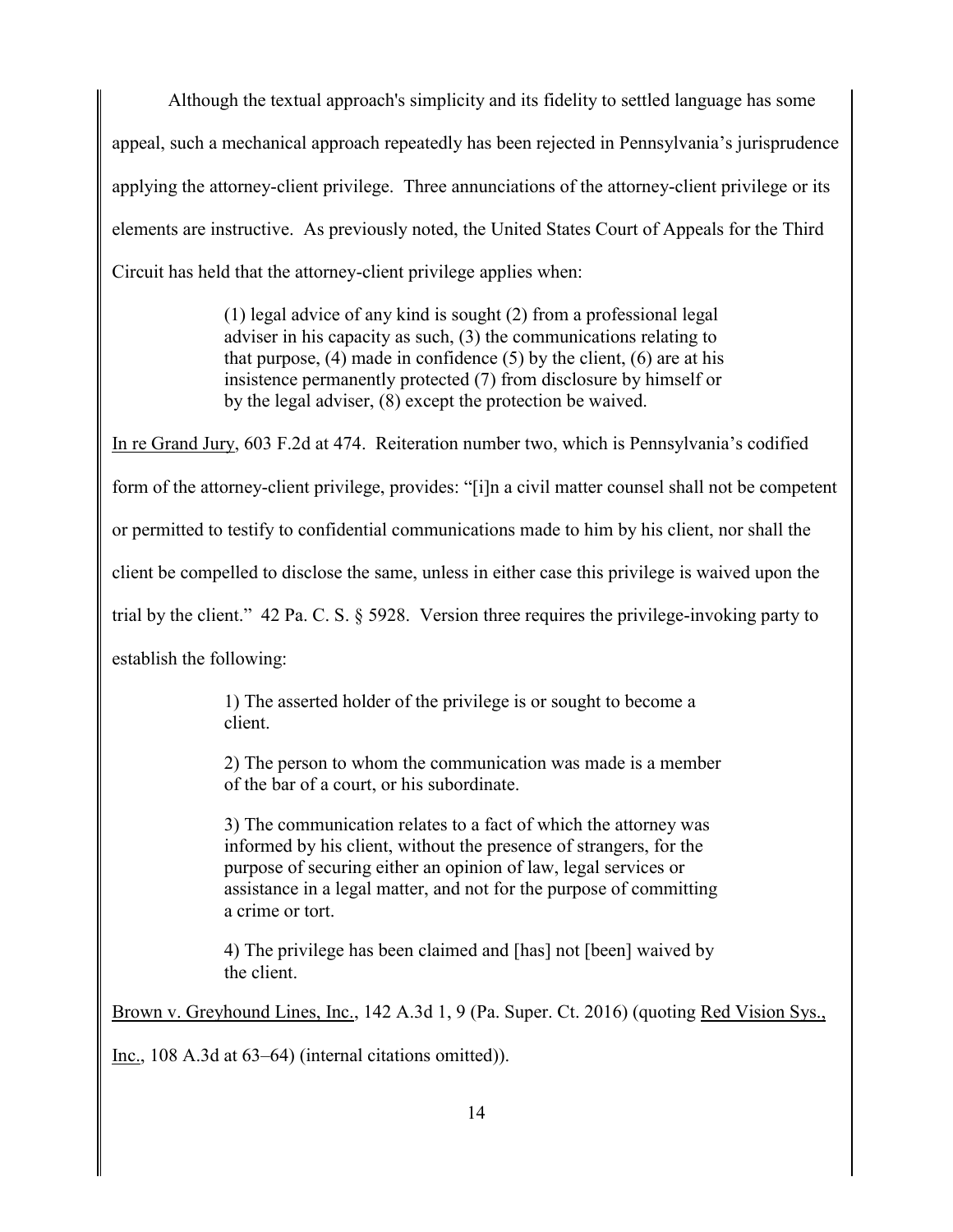None of these statements of Pennsylvania's attorney-client privilege include explicit, textual references to corporations or other business entities being potential holders of the privilege. Nevertheless, "[t]he [attorney-client] privilege is available to corporate . . . clients." Red Vision Sys., Inc., 108 A.3 at 60.

Moreover, a corporation is a legal entity that can act "only through its officers, directors, and other agents." Daniel Adams Assocs., Inc. v. Rimbach Publ'g, Inc., 519 A.2d 997, 1000 (Pa. Super. Ct. 1987). It is not possible for a corporation itself to seek an attorney's advice or enter into an attorney-client relationship. Thus, the proper boundaries of the relationship necessarily have to extend to those individuals who the corporation vests with the requisite authority to effectuate its legal interests and conduct its legal affairs. A rigid formula defining the individuals who can fall within the proper exercise of this authority would verge on an unworkable exercise in arbitrary line-drawing. We see no sound basis for engrafting such a requirement into Pennsylvania's attorney-client privilege jurisprudence.

Use of a textual approach to determine the scope of Pennsylvania's attorney-client privilege as it relates to corporate entities' use of independent contractors is fraught with pitfalls for misapplication. In this regard it would fail to provide a reliable framework for distinguishing between legitimate undertakings to obtain legal advice and improper use of the privilege for tactical advantage. In contrast, the functional-equivalent doctrine provides a fact-based inquiry that (1) is in line with current business trends, (2) is consistent with the established precedent, and (3) protects the purposes sought to be advanced by the privilege without unduly extending its application. Consequently, we conclude that the Pennsylvania Supreme Court will adopt the functional-equivalent doctrine when it is required to consider the issue.

Applying the functional-equivalent doctrine to the facts of this case, Estill easily qualifies as the functional equivalent of an Endeavor employee. He routinely performed the same type of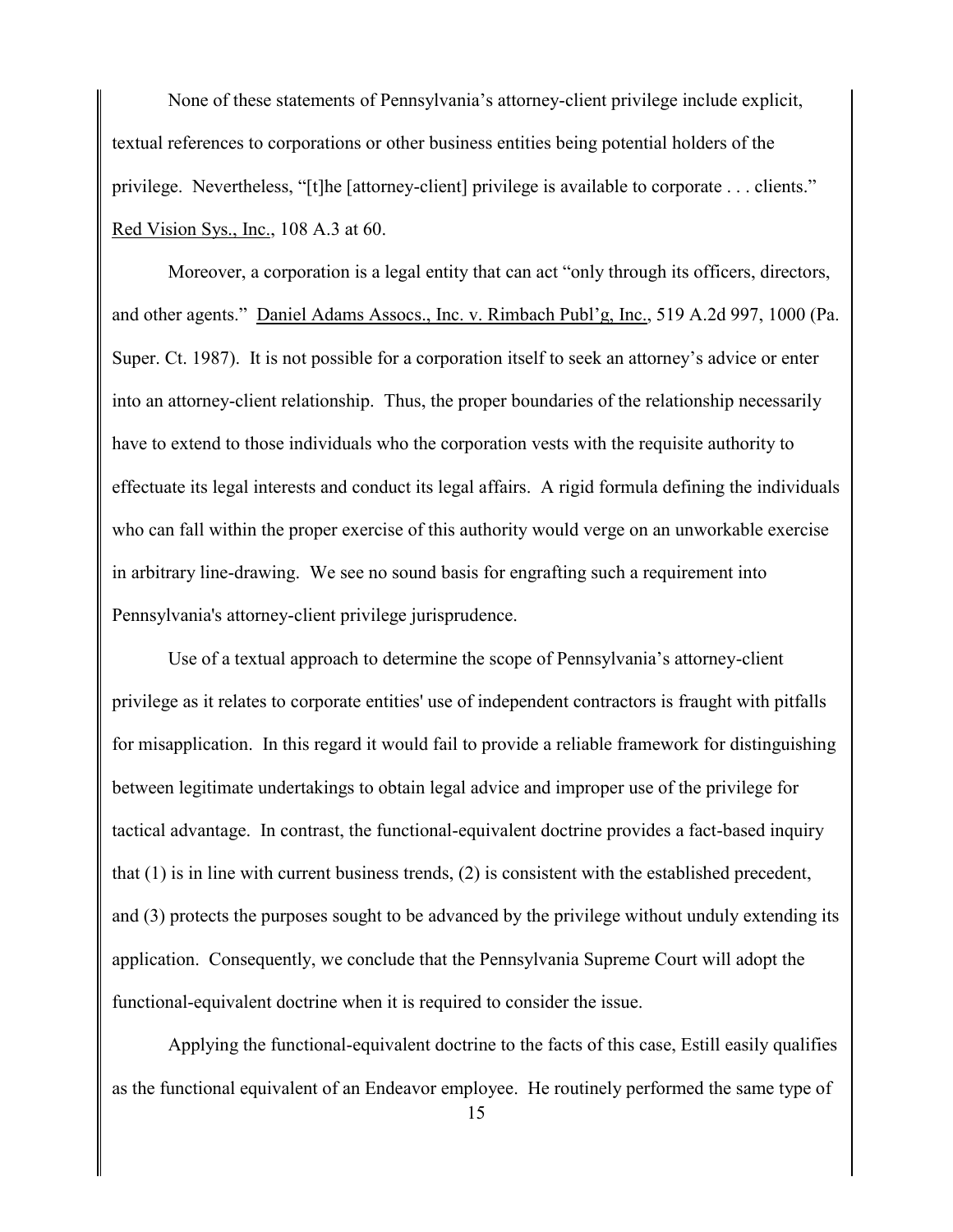work as Endeavor employees who worked in the land department. He provided "contract land services" and assisted Endeavor's "exploration and operations" anywhere Endeavor "want[ed] [him] to go." (Docket No. 133-4 at 18:15-23). He ran title searches and reviewed leases for Endeavor. (Docket No. 133-4 at 27:11-16). In other words, he was one of several contractors who performed the same and similar tasks to those performed by Endeavor's "landman" employees. Thus, Endeavor is entitled to invoke the attorney-client privilege where it utilized Estill in an effort to inform counsel about pressing legal matters or formulate legal strategy.

*In camera* review has revealed that Estill identified and researched records, transactions and conveyances within this area of general services in order for Endeavor to gain informed legal opinions and make decisions about specific legal matters. He also assisted by providing information to devise or refine legal strategy involving the instant dispute. Considering that Estill followed Endeavor's instructions on where he should go and performed specific tasks in a legal context such as running title searches, reviewing leases, and gathering information to make informed decisions on legal matters and he understood that his conversations and undertakings involved matters that were legal in nature, the fact that he was not an Endeavor employee *per se* is not enough to retract the attorney-client-privilege umbrella over the communications in which he participated or defeat the invocation of the work-product doctrine.

It follows that despite Estill not being on Endeavor's payroll, if (1) he was communicating about matters with Short, Gilmour (who must be considered Short's subordinate), or Endeavor's outside counsel in Pennsylvania (Docket No. 139-1 at 17:15–18:9) in an effort to gather information on a legal matter under review by Endeavor and/or to facilitate the dispensing of legal advice to Endeavor, and (2) he and counsel overseeing the undertaking had an understanding that the undertaking was occurring in such a context, then it is proper to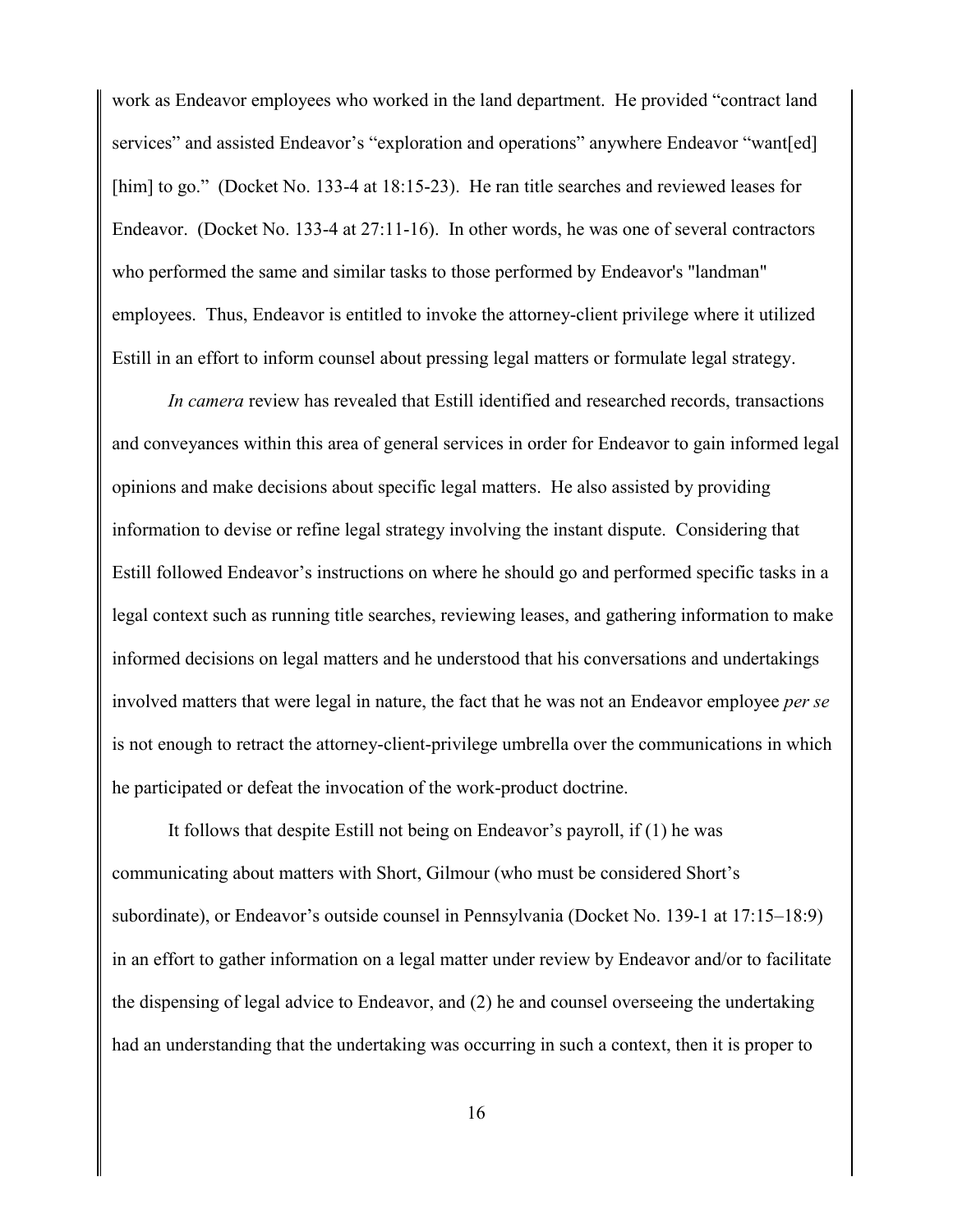infer that those communications were made under the veil of confidentiality that accompanies the attorney-client privilege.

### *2. Applying the Attorney-Client Privilege to Endeavor's Privilege Log*

With the potential applicability of the attorney-client privilege to communications involving Estill having been established, the court will evaluate whether the documents G&R seeks to have disclosed should be protected or produced. Based on the record pertinent to this discovery dispute, some of Estill's job duties did not include discussions with Short, Gilmour, Endeavor's outside counsel in Pennsylvania or Dinsmore & Shohl attorneys. Nevertheless, he ran a title search on "the RIDEC land" at Short's instruction. (Docket No. 133-4 at 27:19– 28:10). He also described running a title search on the RIDEC lease occurring in "early—maybe March of 2013" at Gilmour's instruction. (Docket No. 133-4 at 30:9–31:7). The purpose of the March 2013 search was "to verify . . . that RIDEC owned the oil and gas rights." (Docket No. 133-4 at 33:15-23). It was clear by that time that Endeavor was contesting the legal effects of the transaction that had recently transpired with G&R and the third-party defendants and by context and understanding Estill, Gilmour and Short all understood that the undertakings were designed to gain or formulate informed legal insight and assessments regarding the legal situation. It is through this lens that the court will filter the documents Endeavor submitted for *in camera* review.

### a. The Timelines of Events and Communications

The timelines consist of summaries of communications between individuals within Endeavor's corporate umbrella and events relating to attempted lease acquisitions and as such are protected from disclosure by the attorney-client privilege. All of the communications summarized in the timelines occurred confidentially, as they are between Endeavor officers and employees, Estill, and/or Endeavor's Pennsylvania counsel. The timelines are fairly construed as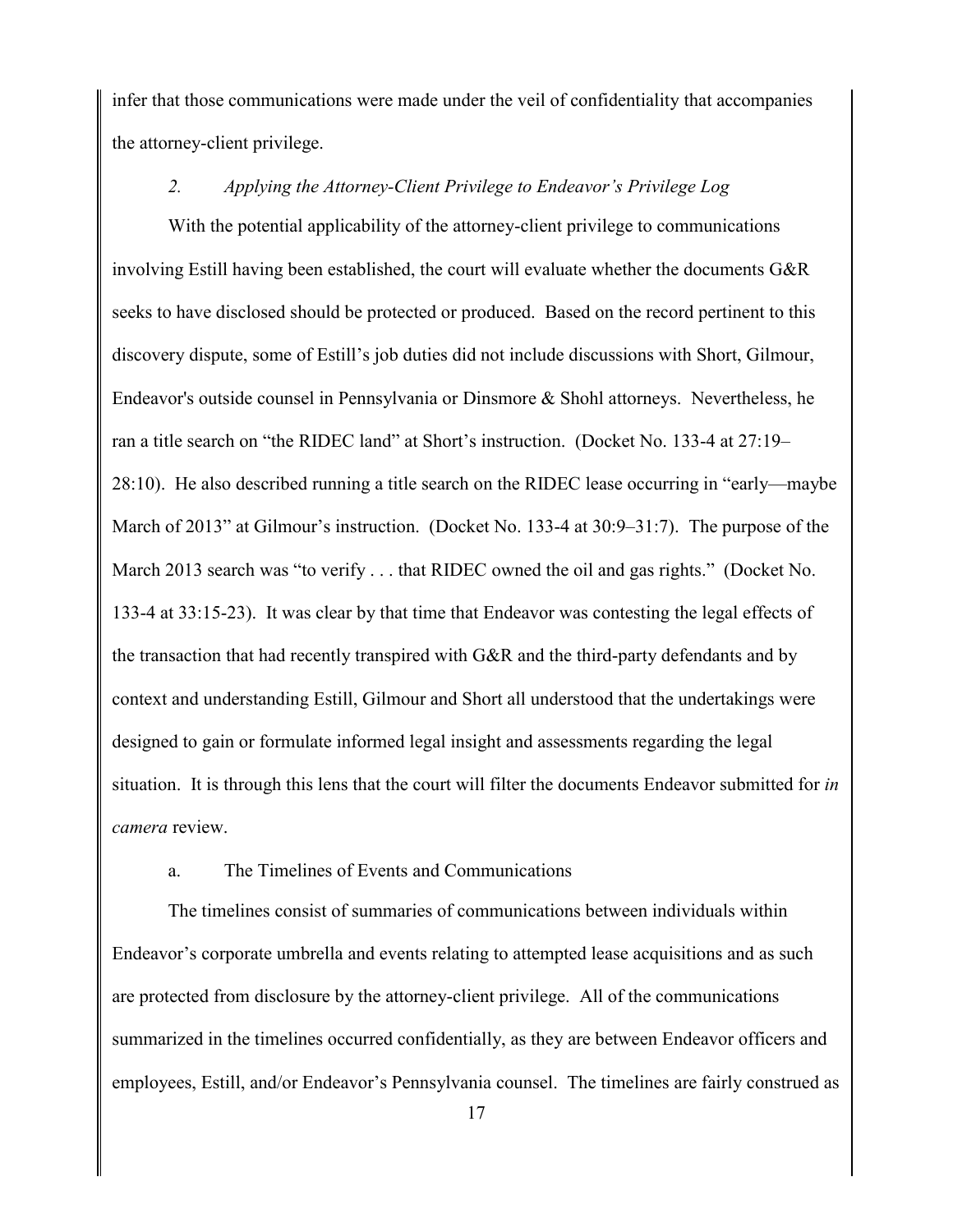being made to facilitate legal representation of Endeavor and provide one-stop, chronologically-organized sources of information relating to Endeavor's attempts to acquire natural-gas leases. Some documents also include analyses of lease provisions and the changes being considered from proposal to proposal. Thus, ESTILL 1–6 and 155–168 are protected from disclosure via the attorney-client privilege.

b. Communications Regarding Draft Leases and Lease Provisions

The attorney-client privilege also applies to documents containing draft leases and communications between Endeavor-affiliated individuals (including Estill) and outside counsel as well as notes memorializing conversations about preferred and negotiable lease provisions. All of the documents in this category are confidential and either sought, provided, or facilitated legal advice. The attorney-client privilege shields ENDEAVOR 580–604, 607–21 and 646–57 and ESTILL 204–304 and 308–43 from disclosure.

c. Communications Occurring Under Endeavor's Privilege Umbrella

Communications asking for and providing legal advice on Endeavor's proposed lease acquisitions, as well as emails exchanged between Endeavor-affiliated individuals regarding Endeavor's dealings, are protected from discovery by the attorney-client privilege. These documents range from maintaining attorney-client relationships with Pennsylvania outside counsel to discussions regarding legal issues that Endeavor was exploring in Southwest Pennsylvania. All communications within these documents are confidential and pertinent to legal representation. Therefore, ENDEAVOR 578 (the unredacted version), 711–14 and ESTILL 7, 63, 94, 100–02, 147–52, 183–84 and 200–01 (not including the Short email to Reitz on the bottom of ESTILL 201) are sheltered from disclosure pursuant to the attorney-client privilege.

d. The Remaining Documents for Which Production is Sought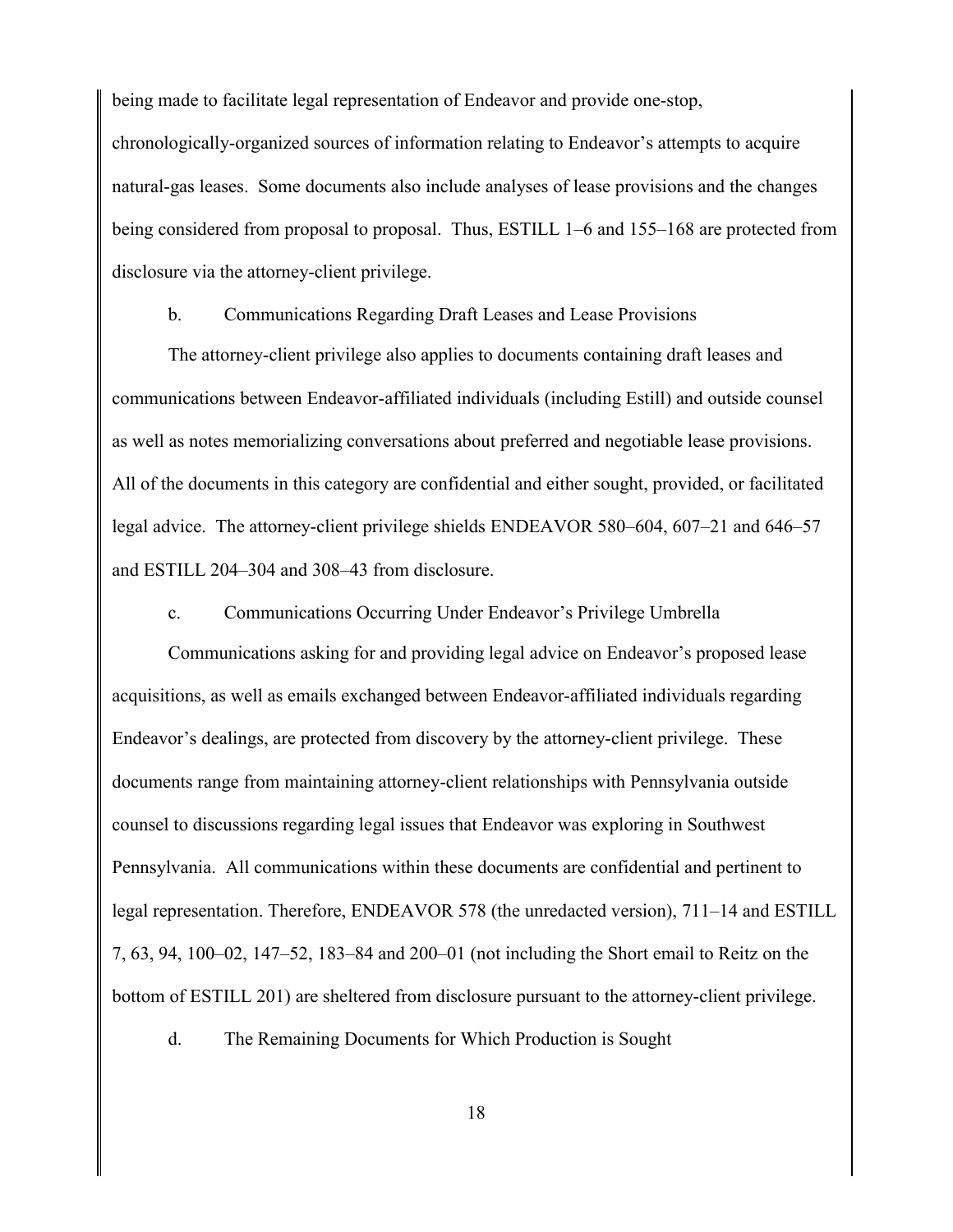The court has reviewed the remaining documents withheld on attorney-client privilege for which G&R seeks production through the instant motion and that have not been addressed above. *In camera* review has revealed that the attorney-client privilege properly has been invoked as to these documents in that the required showing has been satisfied. No further explanation is deemed necessary by the court.

### **B. Work-Product Doctrine**

The work-product doctrine is codified in Federal Rule of Civil Procedure 26(b), which provides that "a party may not discover documents and tangible things that are prepared in anticipation of litigation or for trial by or for another party or its representative" unless otherwise discoverable and the party shows substantial need for the material and the inability to obtain its substantial equivalent without undue hardship. FED. R. CIV. P. 26(b)(3). In the seminal case of Hickman v. Taylor, 329 U.S. 495 (1947), the Supreme Court first recognized the doctrine pursuant to the principle that permitting attorneys to prepare their cases without fear that their work product would be used against their clients advances the adversarial system. Id. at 510–11.

In United States v. Nobles, 422 U.S. 225, 238 (1975), the Supreme Court further opined that the doctrine "shelters the mental processes of the attorney, providing a privileged area within which he can analyze and prepare his client's case." Included within this category are trial preparation documents that reflect the fruits of the attorney's endeavors, any compendium of evidence prepared by the attorney and any of the attorney's mental impressions, opinions or theories. Id. at 236–39. Also protected are those materials prepared by an attorney's agent. Id. at 238–39. However, when "relevant and non-privileged facts remain hidden in an attorney's file and where production of those facts is essential to the preparation of one's case, discovery may properly be had." Hickman, 329 U.S. at 511.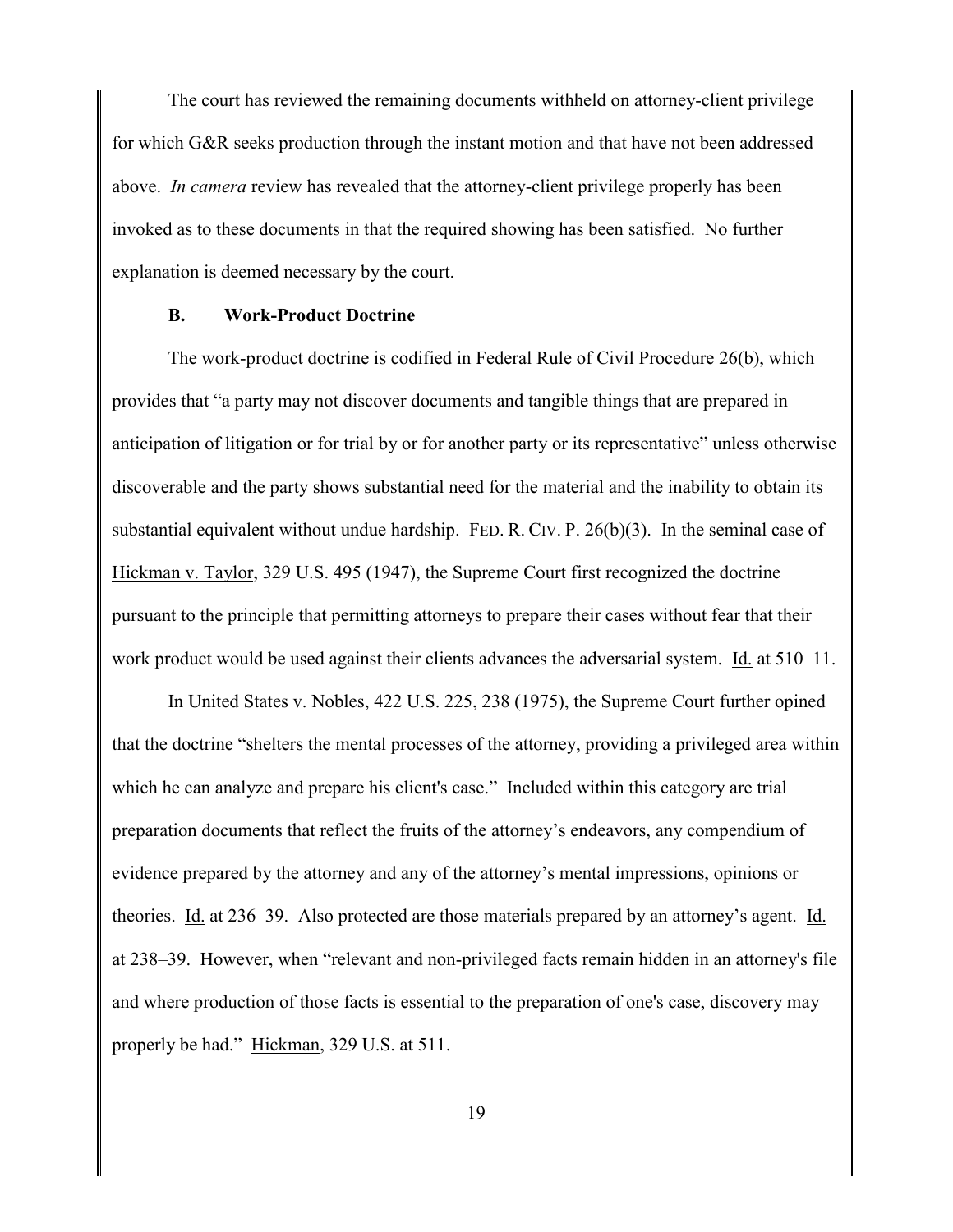The work-product doctrine "is designed to protect material prepared by an attorney acting for his client in anticipation of litigation." United States v. Rockwell Intern., 897 F.2d 1255, 1265 (3d Cir. 1990). In contrast, the doctrine does not protect documents prepared "in the ordinary course of business, or pursuant to public requirements unrelated to litigation, or for other non-litigation purposes." Martin v. Bally's Park Place Hotel & Casino, 983 F.2d 1252, 1260 (3d Cir. 1993).

A document is considered to be prepared "in anticipation of litigation [when] in light of the nature of the document and the factual situation in the particular case, the document can be fairly said to have been prepared or obtained because of the prospect of litigation." In re Grand Jury Proceedings, 604 F.2d 798, 803 (3d Cir. 1979). "The work-product immunity is not lost, however, if the document was not prepared in anticipation of the present litigation so long as it was prepared in anticipation of some litigation by a party to the present litigation." Marvin Lumber & Cedar Co. v. PPG Indus., Inc., 168 F.R.D. 641, 645 (D. Minn. 1996). Moreover, even if documents were prepared for a different case, work-product protection may apply as long as the cases "are closely related in parties or subject matter." Louisiana Mun. Police Employees Ret. Sys. v. Sealed Air Corp., 253 F.R.D. 300, 309 (D.N.J. 2008).

The party seeking the protection has the burden of proving the doctrine applies. Conoco, Inc. v. U.S. Dep't of Justice, 687 F.2d 724, 730 (3d Cir. 1982). Once that burden has been met, protected work prepared in anticipation of litigation must be produced only under very limited circumstances and opinion work product is "afforded near absolute protection from discovery." In re Cendant Corp. Sec. Litig., 343 F.3d 658, 663 (3d Cir. 2003). The work-product doctrine does not apply if the party seeking disclosure can demonstrate a substantial need for the material and the inability without undue hardship to obtain the substantial equivalent of it by other means. FED. R. CIV. P. 26(b)(3).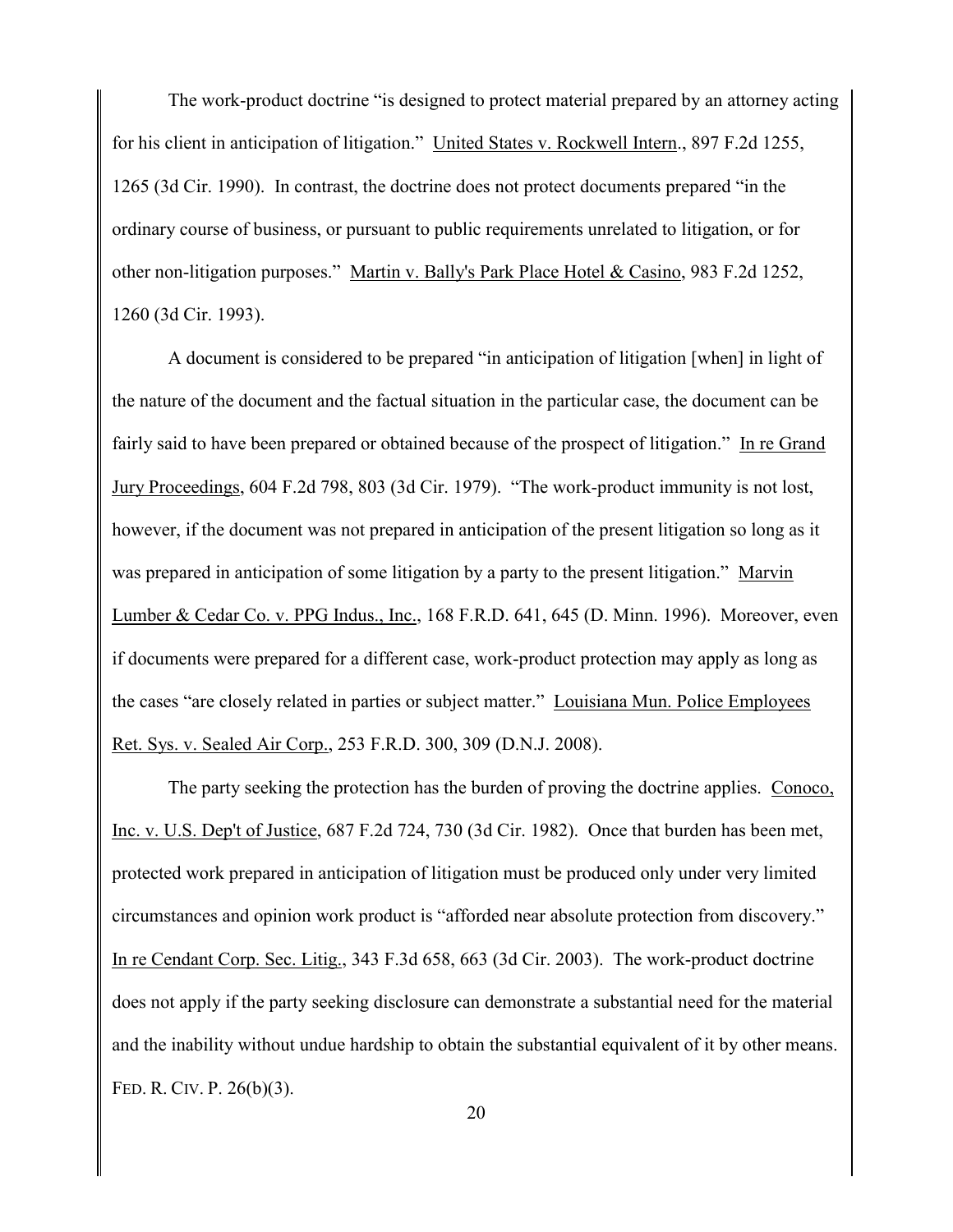Endeavor is correct that disclosing work product to a third party—Estill—is not dispositive as to whether the doctrine applies. (Docket No. 139 at 5); Serrano v. Chesapeake Appalachia, LLC, 298 F.R.D. 271, 283 (W.D. Pa. 2014). "[A] party may continue to assert the protections of the work[-]product doctrine only when the disclosure to a third party furthers the doctrine's underlying goal." Serrano, 298 F.R.D. at 283.

Endeavor repeatedly has indicated that by at least by March of 2013 it believed that a legal dispute existed concerning whether it obtained a lease containing the specific terms to which it had agreed and that legal action was anticipated in order to pursue and preserve its legal rights. Beyond mere assertion and conjecture there is nothing in the record that counters Endeavor's position on this fact. It is through this lens that the court has reviewed the challenged documents identified in Endeavor's privilege log to determine whether they were "prepared in anticipation of litigation or for trial." FED. R. CIV. P. 26(b)(3).

### *1. Draft Demand Letters*

The work-product doctrine protects Endeavor's draft demand letters from disclosure. The control of the letters, as well as the comments and revisions made to them by Endeavor-affiliated individuals, establish that they were made in anticipation of litigation. The comments and revisions on the draft letters are classic forms of work-product, and much of the commentary reflects the type of information that is given near absolute protection from disclosure. As a result, ENDEAVOR 753–57, and ESTILL 188–97 must be withheld from discovery.

### *2. Maps of RIDEC Property*

The two maps of the RIDEC property Estill created are shielded from discovery by the work-product doctrine. Considering that Estill suggested edits to an Endeavor letter that was made in anticipation of litigation on February 24, 2013, it is clear that the maps produced directly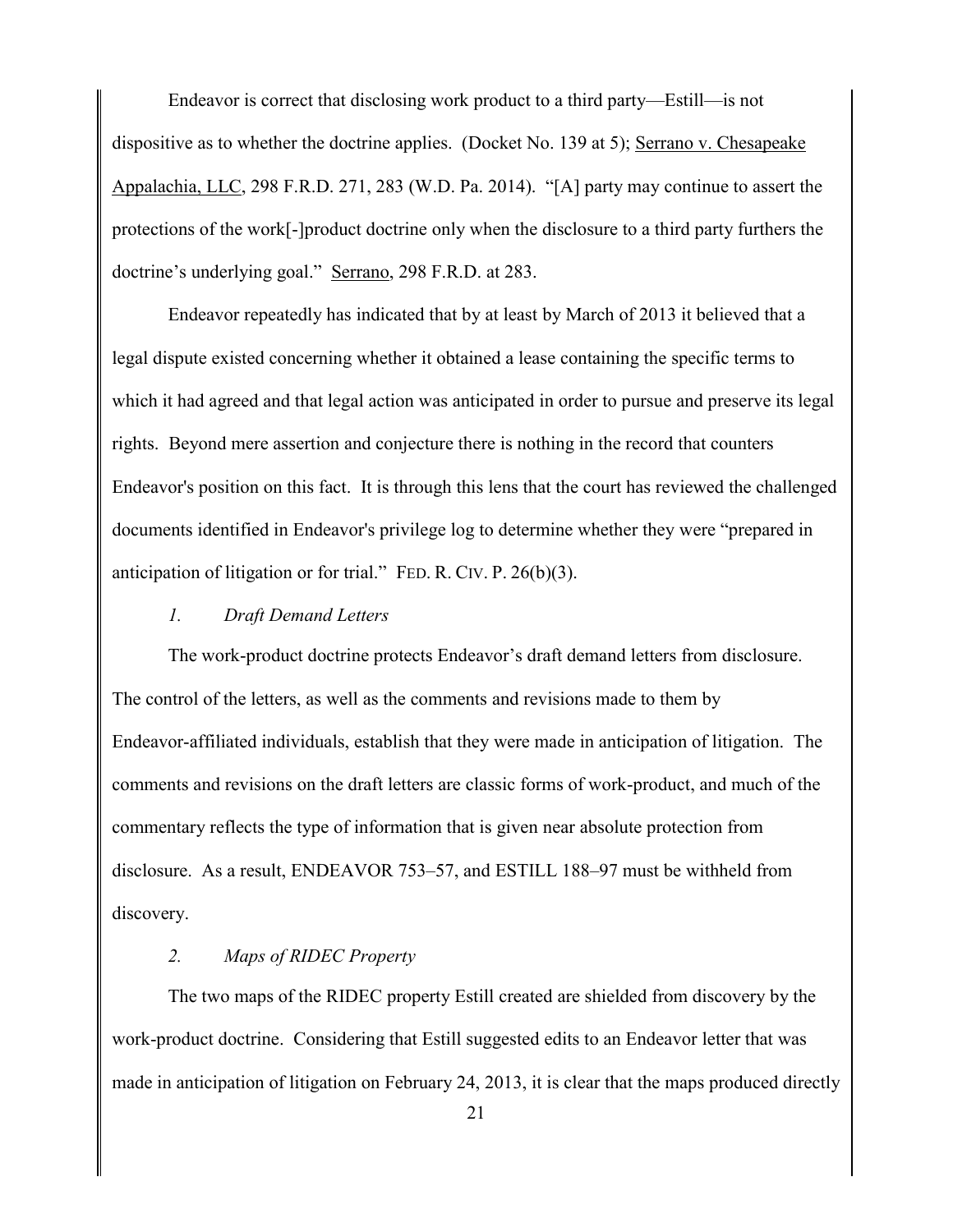thereafter at Endeavor's direction also were made in anticipation of litigation. ESTILL 153 and 154 cannot be ordered to be disclosed.

#### *3. The Remaining Documents for Which Production is Sought*

The court has reviewed the remaining documents withheld based on the work-product privilege and for which G&R seeks production through the instant motion. To the extent these documents are not addressed below, *in camera* review has revealed that the work-product privilege properly has been invoked and no further explanation is deemed necessary by the court. Furthermore, for all the specifically challenged work-product documents that are being withheld after the court's *in camera* review, G&R has failed to show that it has a substantial need and the inability without undue hardship to obtain the substantial equivalent of them by other means. See Fed. R. Civ. P. 26(b)(3). Consequently, G&R's motion for production of these documents will be denied.

### **C. Producible Discovery Documents**

Not all of the documents in Endeavor's privilege log are immune from G&R's discovery requests. After *in camera* review, certain documents listed in Endeavor's privilege log must be produced in response to G&R's motion.

#### *1. Documents From or Already Disclosed to Third Parties*

ESTILL 169-71, 172-82, 185, 186–87, and 201 (on 201 only Short's email to G&R starting on the bottom of ESTILL 201) –203 are discoverable. ESTILL 169-71 is an email from a third party to Stephens and Gilmour proposing a potential future transaction. The email was then forwarded by Gilmour to Estill without further comment. Estill 185 is an email from Gilmour to G&R that Gilmour later forwarded to Estill without further comment. Estill 186-87 was initiated as an email from G&R to Stephens. Stephens then forwarded it to Gilmour without further comment. As there is no communication or information emanating from Endeavor on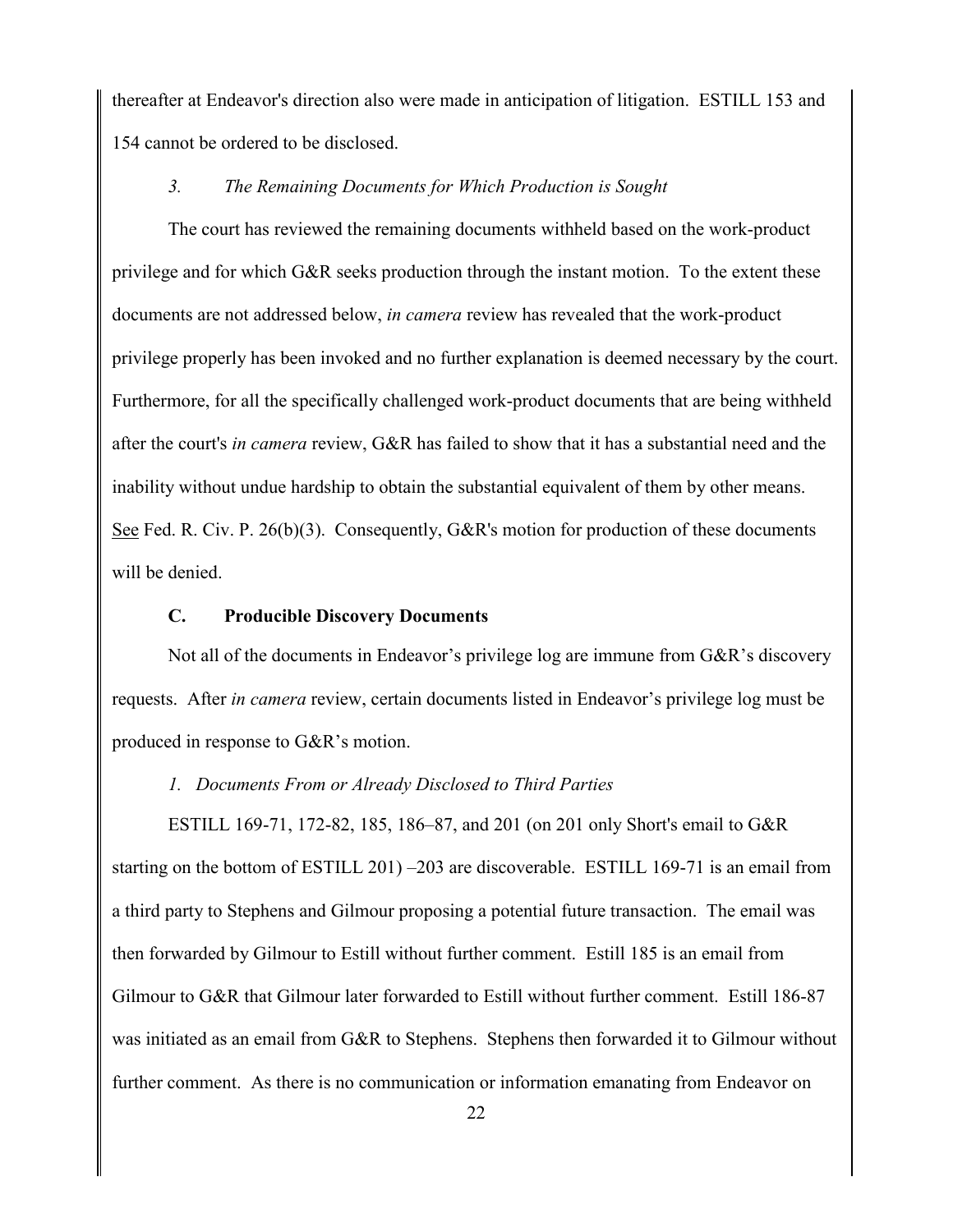any of these email events and the elements needed to sustain either privilege cannot be inferred from the mere forwarding of the emails, the original emails from the third parties as forwarded do not become clothed with privilege.

Moreover, ESTILL 172-82 and 201 merely reflect communications from or to G&R that Gilmour later forwarded to Estill without further comment. These are discoverable because they came from or were sent to G&R and there is no further communications about or information pertaining to the original disclosures by an Endeavor employee or affiliated individual. These documents do not pertain to obtaining legal advice or formulating legal strategy, were already disclosed to third parties, have no content or context from which to claim they were produced in anticipation of litigation, and were not otherwise confidential. $4$  Therefore, these documents must be produced.

## *2. Confidential, yet Unprivileged Communications Lacking Work-Product Doctrine Protection*

Some of Endeavor's communications might have been considered to be "confidential" from a business perspective but still must be produced because they are not protected by the attorney-client privilege or the work-product doctrine. These documents neither seek, contain or were part of an undertaking to gain legal advice nor involve an undertaking to gather information or formulate legal strategy in anticipation of litigation. ENDEAVOR 735–36 and ESTILL 198– 99 are subject to discovery and must be produced.

# **D. Further revision of Endeavor's Privilege Log**

 $\overline{a}$ 

G&R's request to have Endeavor further identify the subject matter and date of certain documents essentially identified in Endeavor's privilege log by the description "note made [by

 $<sup>4</sup>$  Any argument that the email at ESTILL 186 from Stephens to Gilmour was confidential is</sup> unavailing because the email simply forwarded a revised RIDEC draft lease to Gilmour without further comment.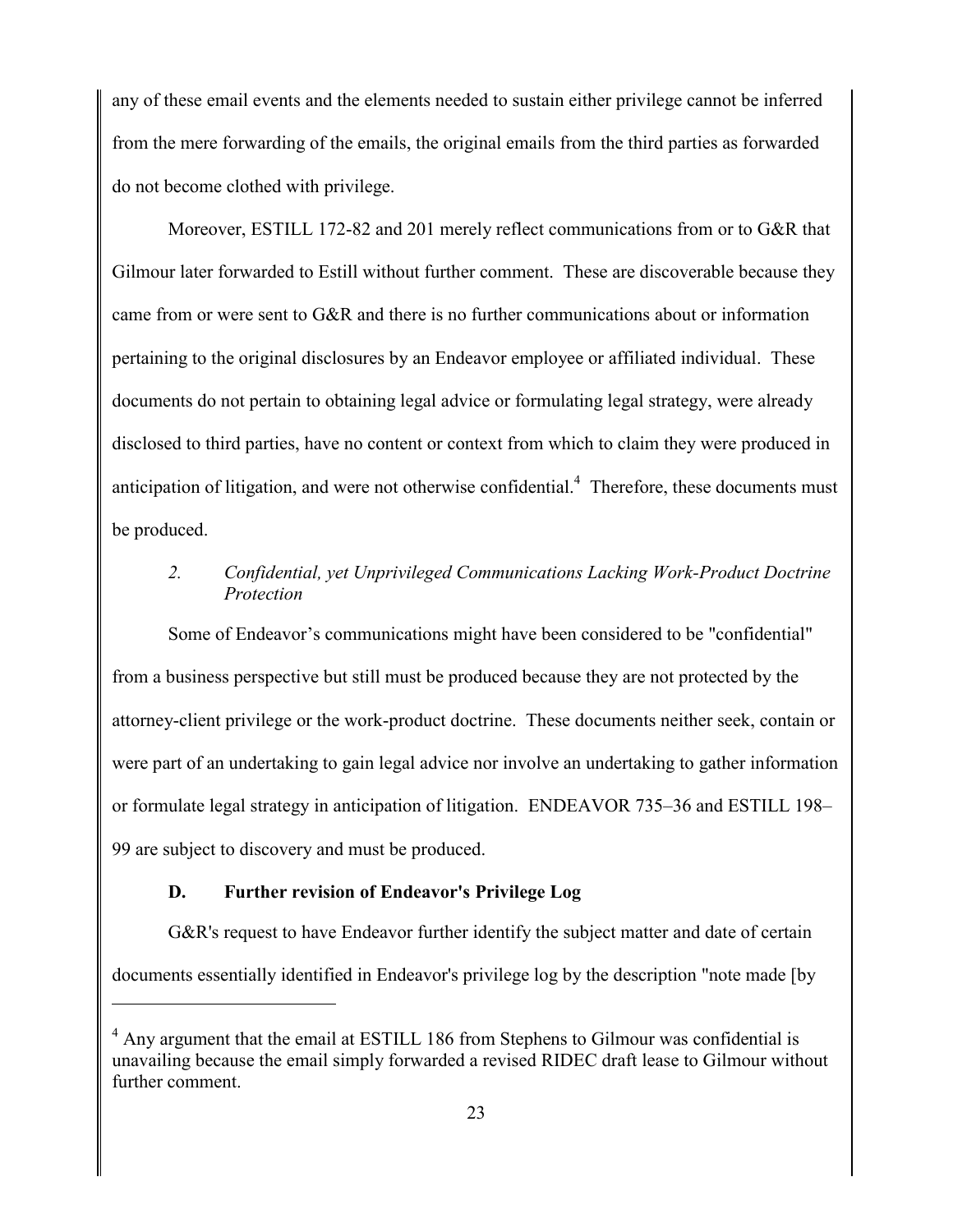Gilmour] in furtherance of document production" will be granted. When a party withholds information from discovery on the basis of an asserted privilege, Federal Rule of Civil Procedure 26(b)(5)(A) requires that "[t]he party shall make the claim expressly and shall describe the nature of the documents, communications, or tangible things not produced or disclosed – and do so in a manner that, without revealing information itself privileged or protected, will enable other parties to assess the applicability of the privilege or protection." Fed. R. Civ. P.  $26(b)(5)(A)$ .

"A proper claim of privilege requires a specific designation and description of the documents within its scope as well as precise and certain reasons for preserving their confidentiality." Smithkline v. Beecham Corp. et al., 232 F.R.D. 467, 482 (E.D. Pa. 2005) (quoting Foster v. Berwind Corp., Civ. A. No. 90–0857, 1990 WL 209288, \*2, 1990 U.S. Dist. LEXIS 17045, \*5 (E.D. Pa. Dec. 10, 1990). Where, as here, a party intends to rely on a privilege log, a certain level of information is required to meet the initial threshold for invoking the privilege:

[T]ypically the logs will identify each document and the individuals who were parties to the communications, providing sufficient detail to permit a judgment as to whether the document is at least potentially protected from disclosure. Other required information, such as the relationship between the individuals listed in the log and the litigating parties, the maintenance of confidentiality and the reasons for any disclosures of the document to individuals not normally within the privileged relationship, is then typically supplied by affidavit or deposition testimony. Even under this approach, however, if the party invoking the privilege does not provide sufficient detail to demonstrate fulfillment of all the legal requirements for application of the privilege, his claim will be rejected.

Id. (quoting Bowne of N.Y. City, Inc. v. AmBase Corp., 150 F.R.D. 465, 474 (S.D. N.Y.

1993) (other citations omitted)). "[M]ere conclusive or ipsa dixit assertions" fall short of the

information needed to present a proper privilege log. Id. (quoting Am. Health Sys., Inc. v.

Liberty Health Sys., Civ. A. No. 90–3112, 1991 WL 42310, \*5, 1991 U.S. Dist. LEXIS 3675,

\*13 (E.D. Pa. Mar. 26, 1991).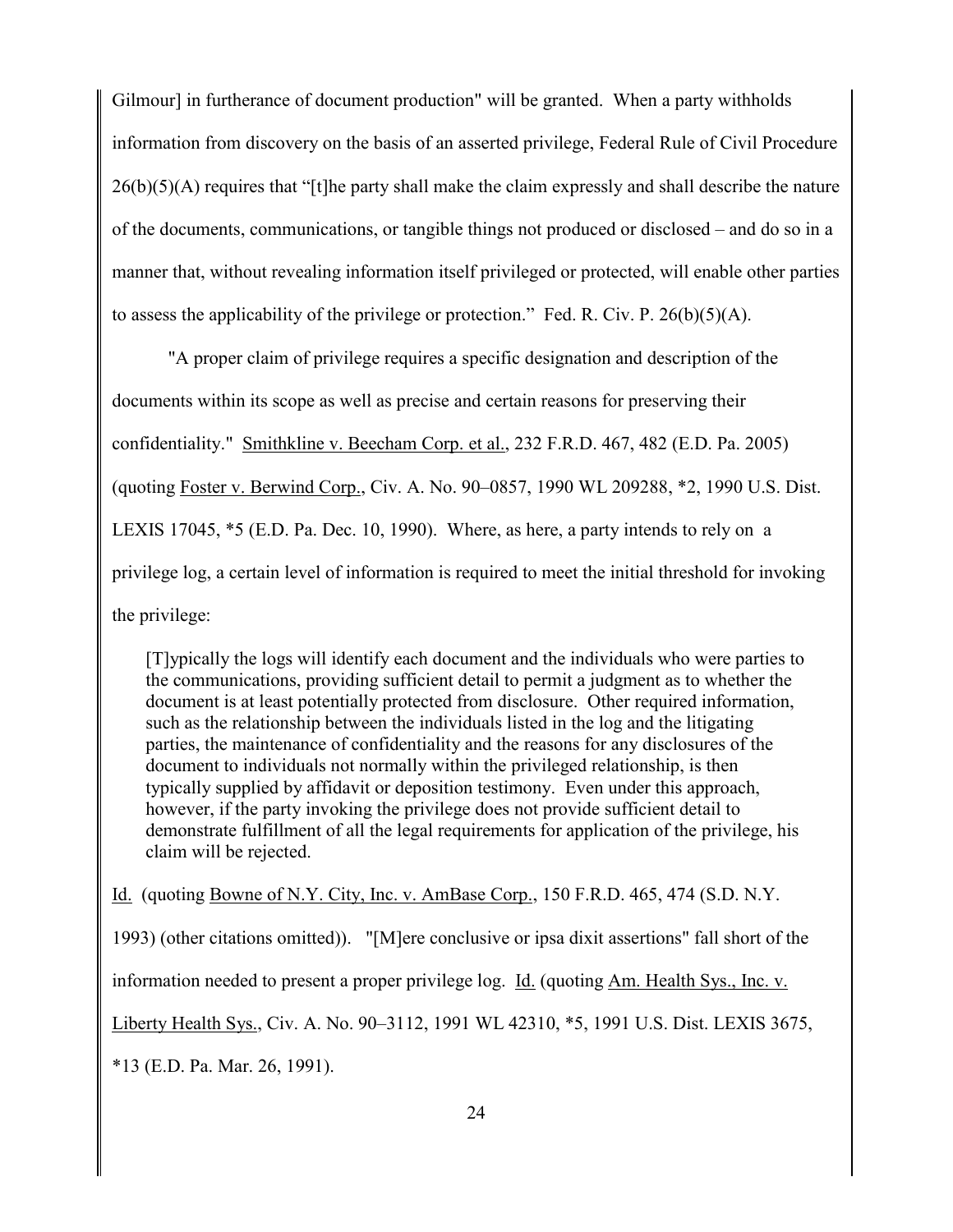The information supplied by Endeavor in conjunction with the challenged entries is little more than a mere conclusive statement. Because such statements fall exceedingly short of the detail needed to present a sufficient privilege log, G&R's motion to compel a more detailed description and information for the entries in question will be granted.<sup>5</sup>

#### **IV. CONCLUSION**

 $\overline{a}$ 

After analyzing Endeavor's attorney-client-privilege and work-product-doctrine arguments, G&R's motion to compel production will be granted as to ENDEAVOR 735–36 and ESTILL 169–71, 172–82, 185, 186–87, 198–99, 201 (starting with the Short email on the bottom of ESTILL 201)–203. The motion to compel production will be denied and the court will issue a protective order as to ENDEAVOR 578, 580–604, 607–21, 646–57, 711–14, 753–57 and ESTILL 1–168, 183–84, 188–97, 200, 201 (not including Short's email to Bradley Reitz on the bottom of ESTILL 201), and 204–362. G&R's motion to compel a more detailed description of the subject matter and date of identified entries in Endeavor's privilege log will be granted and Endeavor will be ordered to provide sufficient information as to comply with the requirements of Rule  $26(b)(5)(A)$  as to the documents identified as Bates labeled ENDEAVOR 575, 578, 605, 689–92, 693–97, 703–05, 707–08, 732–33, 734, 737 and 745. The revised information presented in the privilege log shall at a minimum provide the dates (including those on the face of each document and any further created or revised versions thereof), a sufficient description of the subject matter and any other information necessary to present a proper invocation of the claimed

 $5$  Of course, G&R is not foreclosed from challenging Endeavor's assertion of privilege as to these documents after it has had an opportunity to review the revised privilege log and assess any challenge it may have at that juncture.